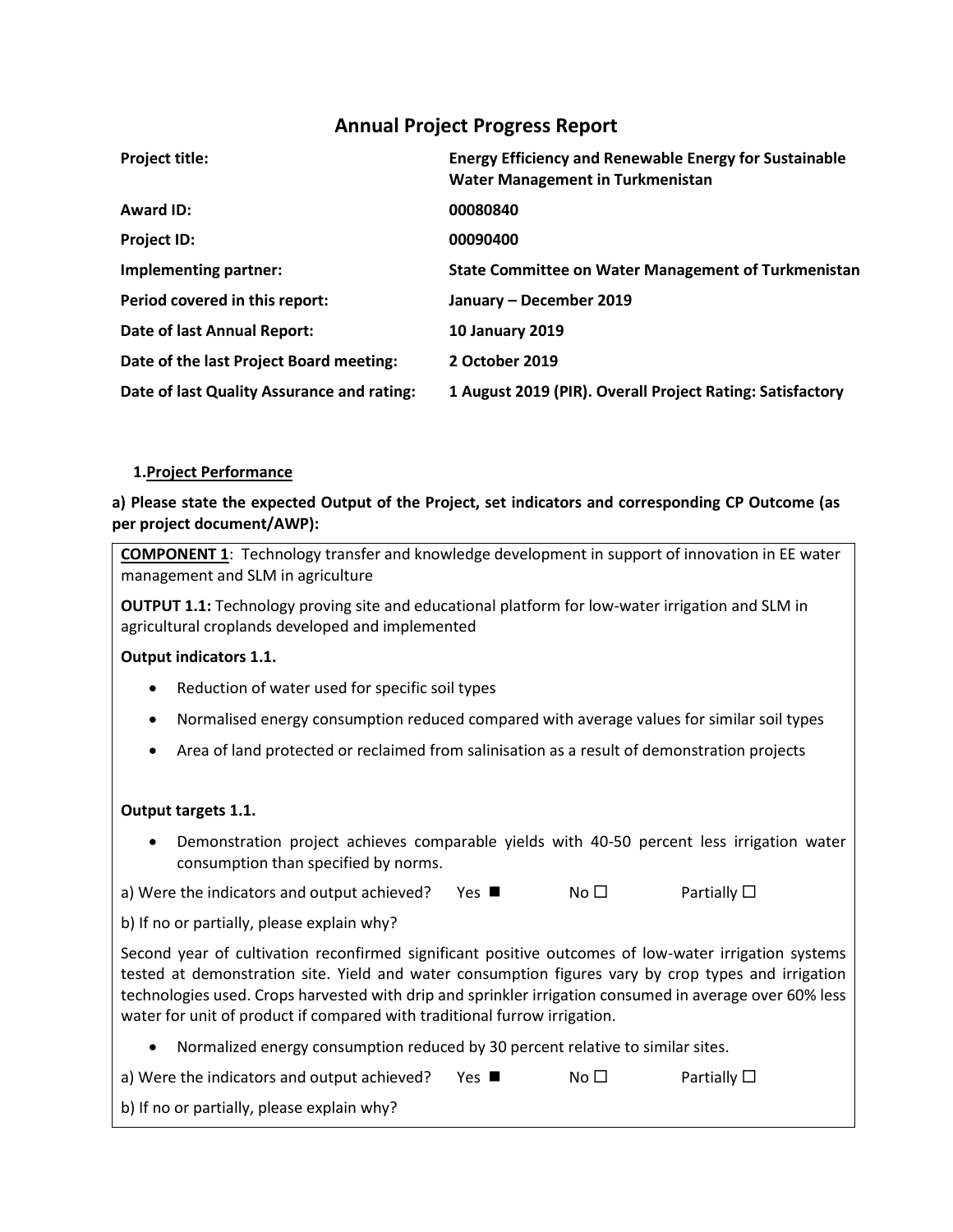Based on the results of the second year of field tests at Geokdepe demonstration site, application of lowwater irrigation systems along with water saving piping system and energy saving pumping equipment reduced by around 70 percent normalized energy consumption relative to similar sites with traditional types of irrigation and infrastructure.

• 300 ha of land protected or reclaimed from salinisation as a result of demonstration projects

a) Were the indicators and output achieved? Yes  $\square$  No  $\square$  Partially  $\square$ 

b) If no or partially, please explain why?

Based on the collected soil samples, Geokdepe site soils are classified from slightly and moderately saline (about 5%) to strongly and very strongly saline (remaining 95%). The project took certain measures to combat salinization at Geokdepe 145 ha plot through improvements in drainage canals in 2016, construction of piped irrigation network in 2017, construction of low-water irrigation systems and planting some crops irrigated with efficient irrigation technologies in 2018. The project experts also provide advisory support and trainings to local farmers working at research site and other neighbouring farms on efficient water use and SLM techniques. All these activities will contribute to remediation of lands from salinization. Land rehabilitation and salinity reduction process normally takes several years, so project will be monitoring salinity level throughout the project lifetime.

**OUTPUT 1.2:** Audits and servicing of pumps of various sizes in both interdistrict water networks and on farms in all velayats of Turkmenistan

**Output indicator 1.2**. Number of pump audits completed by project (total and diesel pumps) and energy saving achieved by replacement and/or fixing of old pumps

### **Output targets 1.2:**

• At least 100 pump audits completed by project, including audits of 25 diesel pumps

| a) Were the indicators and output achieved? |  | No <sub>D</sub> | Partially $\square$ |
|---------------------------------------------|--|-----------------|---------------------|
|---------------------------------------------|--|-----------------|---------------------|

b) If no or partially, please explain why?

Project experts in close coordination with and assistance of Ministry of Agriculture and Water Economy conducted audit of efficiency and energy consumption of 121 pumps including 44 diesel and 77 electric pumps in 2017. International experts estimated old pumps to be around 30-35% less efficient compared to the nominal design efficiencies.

• 20 percent energy saving achieved by replacement and/or fixing of old pumps

a) Were the indicators and output achieved? Yes  $\blacksquare$  No $\square$  Partially  $\square$ 

b) If no or partially, please explain why?

Based on the recommendations of international consultants on energy audit of pumps and in consultation with key national partner, the project replaced 5 physically worn and technologically obsolete pumps by brand new energy efficient ones in 2019. New pumps will go through audit to identify direct energy savings and prepare recommendations for the government for replication via state or private investments. Based on the average energy specifications of baseline pump-sets (about 100 kW) and new pumps (40 kW), it is expected to achieve over 50% energy saving.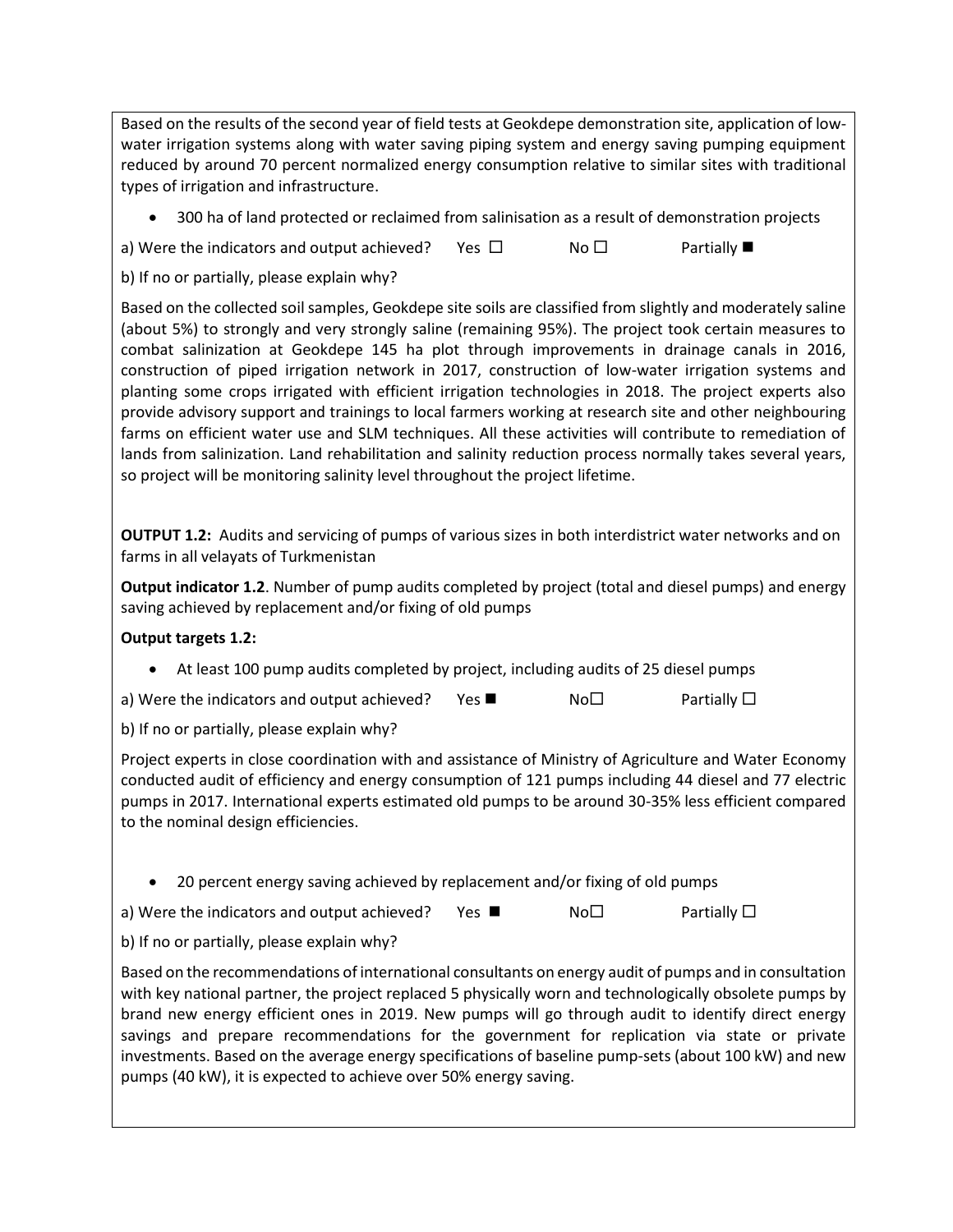**OUTPUT 1.3:** Renewable-energy applications of water pumping and purification in remote pasture areas

**Output indicator 1.3.** Number of people directly benefiting from measures on renewable-energy water supply in remote locations

**Output target 1.3.:** 1100 people directly benefiting from measures on renewable-energy water supply in remote locations

a) Were the indicators and output achieved? Yes  $\blacksquare$  No  $\square$  Partially  $\square$ 

b) If no or partially, please explain why?

The project completed installation of photovoltaic systems(PV) for water pumping and purification in the villages of Byori, Yel and Bashkak, Akhal velayat with total number of residents over 1200 people.

**COMPONENT 2:** Scaling-up investment in improved water management infrastructure to reduce water losses, energy use, and land degradation

**OUTPUT 2.1:** Installation of pipeline and/or channel lining for municipal water supply in Kaakhka, replacing unlined channels and wells, with documentation of results and presentation of recommendations and cost analysis for replication

### **Output indicators 2.1.**

- Reduction in water loss between withdrawal and entrance point of the Kaakhka town Water Treatment facility
- Direct energy savings due to decommissioning of up to 41 wells
- Number of similar projects initiated in in other similar (or mountainous areas) districts of Akhal and Balkan velayats of Turkmenistan

### **Output targets 2.1.**

• Less than 5 percent of water is lost between withdrawal and end use in Kaakhka.

a) Were the indicators and output achieved? Yes  $\blacksquare$  No  $\square$  Partially  $\square$ 

15km long water supply pipeline for the Kaahkha district successfully launched in 2018. It practically eliminated water loss between withdrawal and water treatment facilities.

• Water supply reliability is increased, while 41 wells can be decommissioned. Direct energy savings of 486 MWh per year, and reduction of associated GHG emissions by 240 tonnes.

a) Were the indicators and output achieved? Yes  $\blacksquare$  No $\Box$  Partially  $\Box$ 

Operation of the new gravity-driven water supply system since April 2018 has shown that decommissioning of the entire set of around 40 well pumps, that had been supplying the town with water, is not possible due to variable water availability in the river that the new system draws water from. During low-water levels in the river (mostly Summer months), part of the well pumps needs to be kept running to ensure that the town gets sufficient water.

Original target set for this activity in the approved project document was 11,250 tCO2, which was to be generated through complete decommissioning of 41 electric pumps with average rated capacity of 1.5 kW during the project lifetime. Since the actual average capacity of the well pumps appears to be substantially larger (9.5 kW) and with half of pumps remaining in operation on average across the year,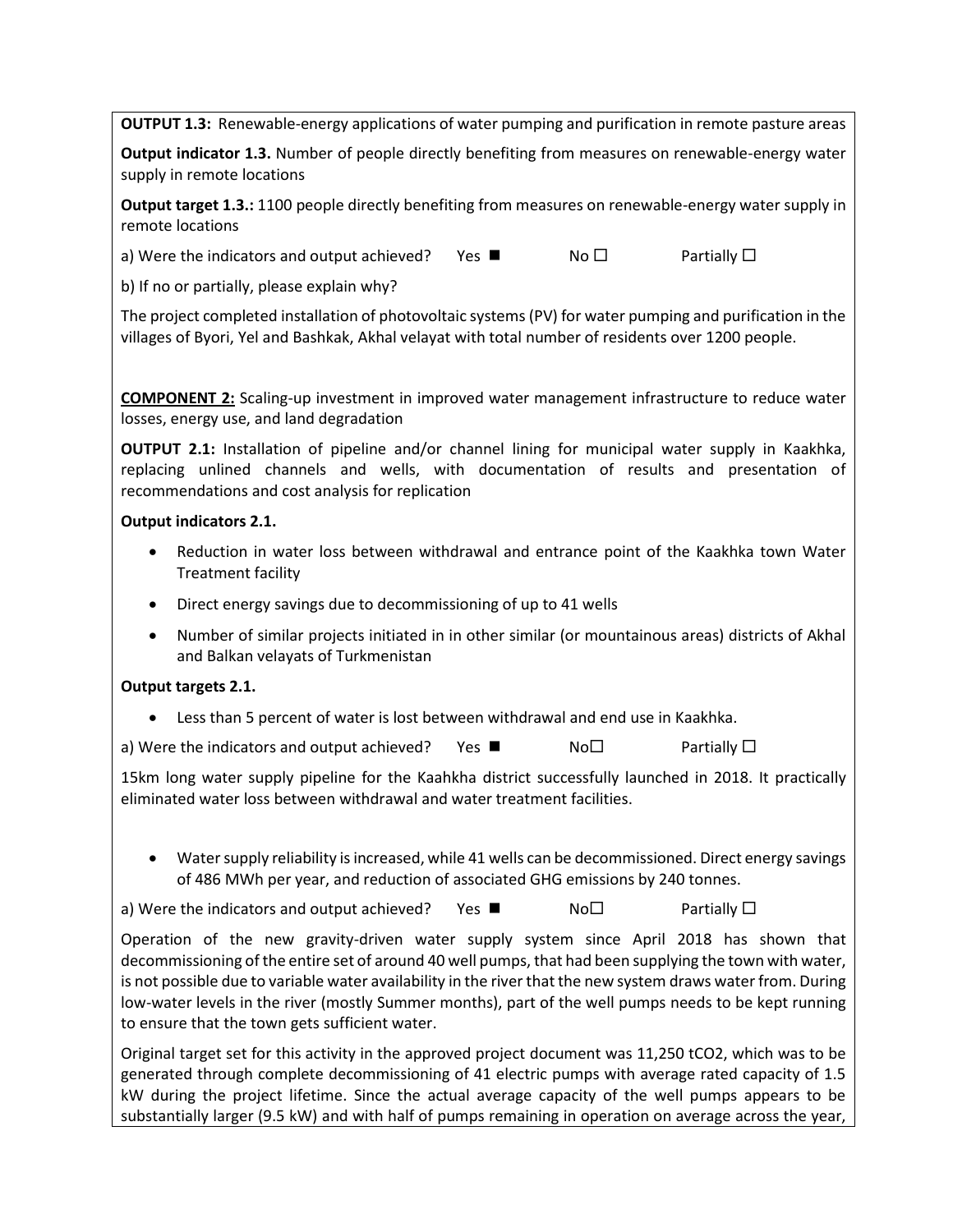the resulting estimated GHG mitigation impact appears to be larger than the originally targeted in the project document. Thus, based on the calculations of International Expert on GHG emission reduction, Kaahka water pipeline result in annual energy savings of about 1000 MWh, and reduction of associated GHG emissions by 785 tCO2/year.

- At least 1 similar project initiated in other similar (or mountainous areas) districts of Akhal and Balkan velayats of Turkmenistan.
- a) Were the indicators and output achieved? Yes  $\square$  No  $\square$  Partially
- b) If no or partially, please explain why?

Preliminary estimates display up to 50% of water economy, with lifetime direct GHG emission reductions from operation of the combined water supply system in Kaakhka town are anticipated at 15,694 tCO2. Given its high replication potential in the country, a dialogue with the government is now underway to upscale this water-energy nexus effect.

**OUTPUT 2.2:** Lining of interdistrict canals for reduction of water losses and land salinization, including various technologies

# **Output indicator 2.2.**

- Number of production lines established (from at least 3 potential options) to produce materials for modern canal linings and pipes
- Kilometres of canals newly lined

## **Output target 2.2:**

• Testing of at least three types of materials for canal linings and pipes. Initiation of mass production of new materials and/or cost reduction by 20 percent of mass-producing existing materials, involving at least two types of products.

a) Were the indicators and output achieved? Yes  $\square$  No  $\square$  Partially

b) If no or partially, please explain why?

Based on the recommendations of National and International Experts in Irrigation Canals, the project started procurement of materials and equipment for initiation of production of two lining materials. The forms for production of pre-cast hexagonal concrete slabs were already purchased and supplied to Concrete Plant of State Water Committee, the project's key national partner. Tender on procurement, supply and installation of an extrusion line to produce high-density polyethylene (HDPE) film/membrane is under evaluation now. The project is also planning to hire IC Specialist on Polymers and Extrusion who will guide and provide technical support to project team during the establishment of production of polymer materials at the plant.

• Domestic production and installation expanded by 50 percent for at least two types of technologies for canal linings, pipelines, or other materials to reduce losses of water in transit. New lining of at least 400 km of canals. Reduction of water losses from newly lined canals by more than 50 percent.

| a) Were the indicators and output achieved? | Yes $\sqcup$ | No L | Partially $\square$ |
|---------------------------------------------|--------------|------|---------------------|
| b) If no or partially, please explain why?  |              |      |                     |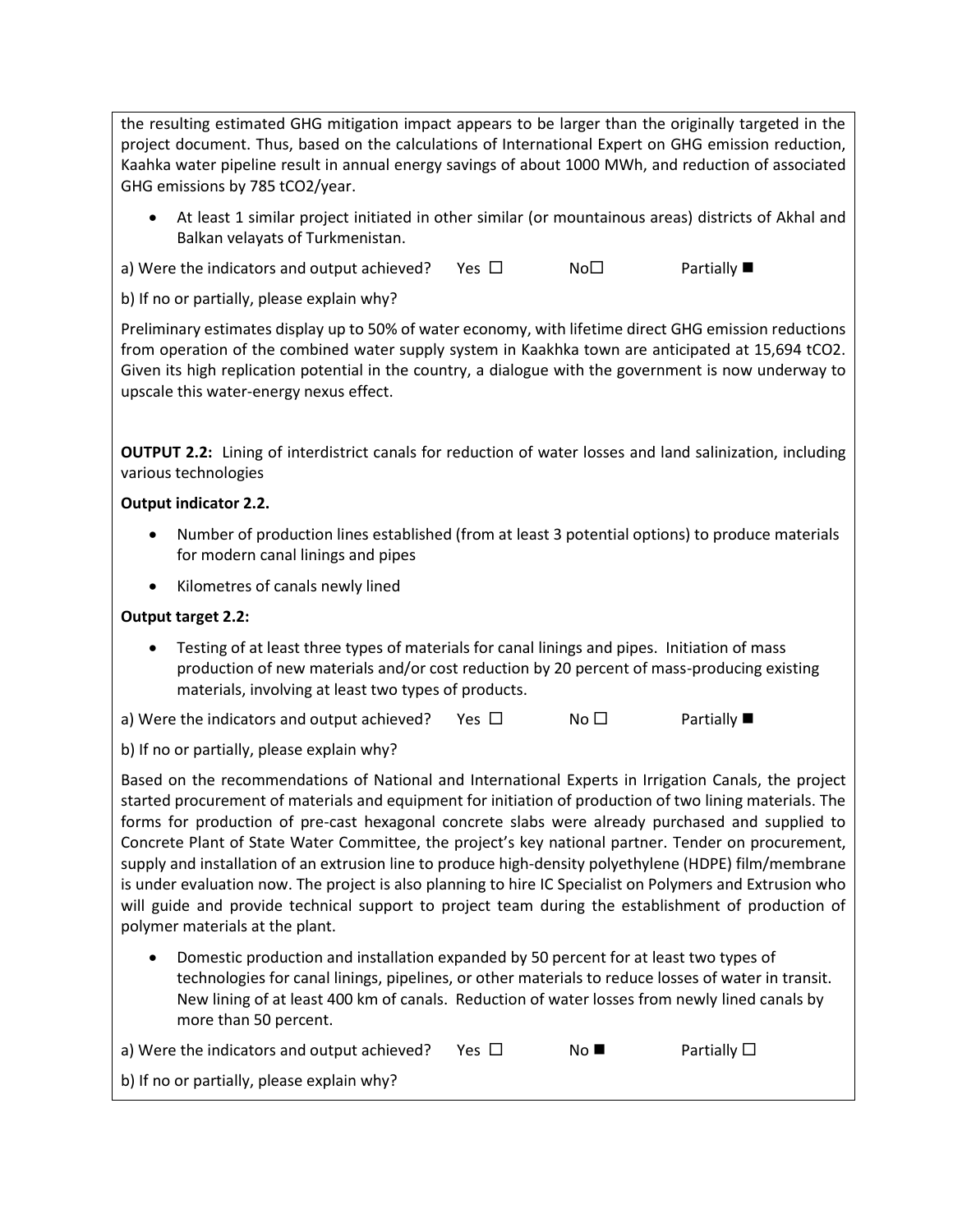The project plans to establish domestic production of lining materials by the end of 2020. Lining of irrigation canals with the new materials may happen in 2021 the earliest.

# **COMPONENT 3: Planning and capacity-building at the regional and local levels, plus evaluation and compilation of lessons learned**

**OUTPUT 3.1:** Technology Action Plans, including consideration of SLM, developed and implemented at the regional and local levels

**Output indicators 3.1.** Number of regional Integrated Water Distribution Plans developed and formally submitted for approval

**Output targets 3.1.** At least 3 velayat Integrated Water Distribution Plans developed and submitted for approval, recommendations are developed for other 2 velayats (Lebap and Balkan)

a) Were the indicators and output achieved? Yes  $\Box$  No  $\Box$  Partially

b) If no or partially, please explain why?

The project developed methodology on development of inter-farm water use plans and submitted to relevant agencies, Water Committee and Agriculture Ministry, for their feedback in the end of 2019. The project plans to test the methodology on the farms of selected private farmers and district-level water agencies. The outcome of these activities will be used for further works on development of integrated regional sustainable water management plans with consideration of SLM at the level of etraps (districts). Furthermore, initial results of low-water irrigation demonstrations complemented with land management techniques at Geokdepe green polygon can serve as foundation for development of Water Distribution Plans with proven water and land management practices.

**OUTPUT 3.2:** Education and direct training provided to water-management system designers, local water management staff and farmers in all regions of Turkmenistan on pump maintenance, irrigation, and other aspects of efficient water management and SLM

# **Output indicators 3.2.**

- Key stakeholders/institutions with relevant mandates involved/trained jointly by the Project
- 90% positive feedback from training participants

**Output target 3.2.** Expanded training delivered annually in all five velayats on integrated water management, to a total of 100 specialists and 300 farmers by the end of the project period

a) Were the indicators and output achieved? Yes  $\blacksquare$  No  $\square$  Partially  $\square$ 

b) If no or partially, please explain why?

Over 280 national specialists representing State Water Committee, Ministry of Agriculture and Nature Protection, Water Design Institute and farmers have been trained locally and abroad since the beginning of the project in various topics related to rational water management, energy efficient irrigation techniques, pump maintenance and SLM. Positive feedback rate from training participants is around 93%. Series of local and international trainings focused on low-water irrigation technologies, energy efficient pump operation, canal seepage control and various aspects of SLM will be arranged in 2020 for nearly 100 national water and agriculture experts and farmers.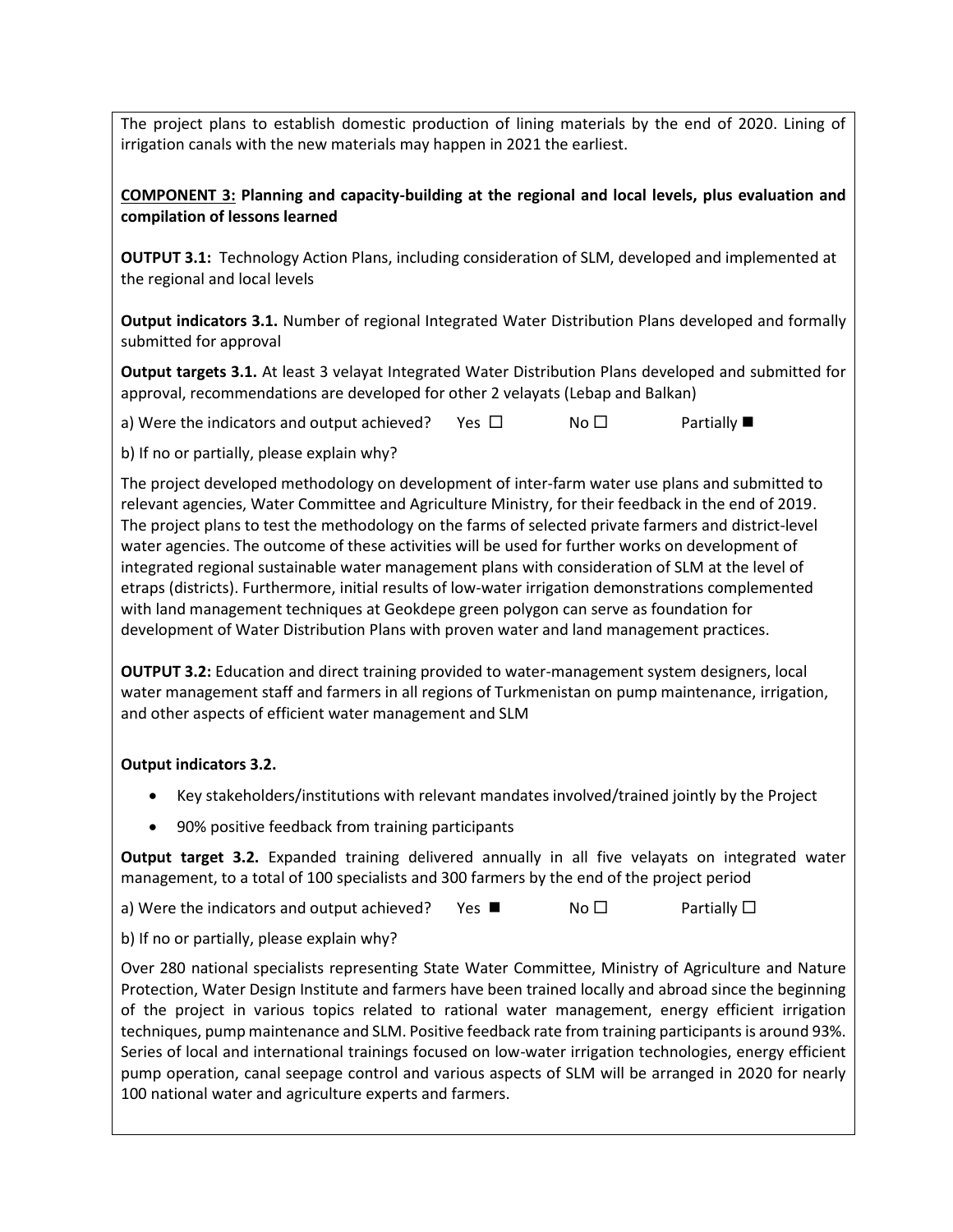**OUTPUT 3.3**: Project evaluation and compilation of lessons learned No indicators and targets are specified in RRF for the Output 3.3 in the project document. a) Were the indicators and output achieved? Yes  $\square$  No  $\square$  Partially b) If no or partially, please explain why? Mid-Term evaluation took place in mid-2018. The project progress was recognized and delays in project realization were noted with useful recommendations on further project implementation. The project experts carry out site-specific technical evaluations of energy savings, water savings and land melioration under specific outputs. The project also conducts regular evaluation of GHG emission reduction from the pilot projects. GHG impact will be estimated and reported accordingly. Lessons learned are continuosly documented by project experts and discussed at meetings with project stakeholders. **COMPONENT 4: National policy and regulatory framework established for integrated water resource management OUTPUT 4.1:** Standards and regulations for pump performance and maintenance adopted and enforced **Output indicator 4.1:** Number of regulations, norms, and/or standards developed and adopted in support of the new Water Code **Output target 4.1:** At least 3 acts related to pump audits, crop-specific irrigation norms, and water/energy saving practices (incl. irrigation infrastructure) to lead to GHG emission reduction developed and adopted in support of the new Water Code. a) Were the indicators and output achieved? Yes  $\square$  No  $\square$  Partially b) If no or partially, please explain why? Based on detailed inventory of legislation, as well as mandates of relevant governmental institution in the field of energy efficiency, irrigation water use, GHG emission reduction developed in 2016, in 2017 the project developed four regulatory acts to support Water Code, including (i) operational regulations for pump stations; (ii) regulation for scheduled preventive maintenance and repair of water systems and facilities; (iii) technical regulations of irrigation infrastructure; and (iv) technical regulations of drainage infrastructure. Upon receipt of comments and inputs from state agencies, the project updated the sub-legislative acts and submitted to State Committee on Water Management for approval in 2019. Besides, the project submitted  $1<sup>st</sup>$  draft of SNT (national construction norms and standards) on Landreclamation systems and facilities to the Ministry of Construction. The Construction Ministry will consult with respective state agencies before submission of the SNT to the Parliament. New building code if approved will allow national organizations to use modern norms and standards in the design and construction of water infrastructure facilities incl. energy efficient pump units, drip and sprinkler irrigation systems to increase rational use of water and promote reduction of GHG emission.

Furthermore, the project plans to develop crop-specific irrigation norms based on results of field research works started in Geokdepe site in 2018. However, testing should be carried out for at least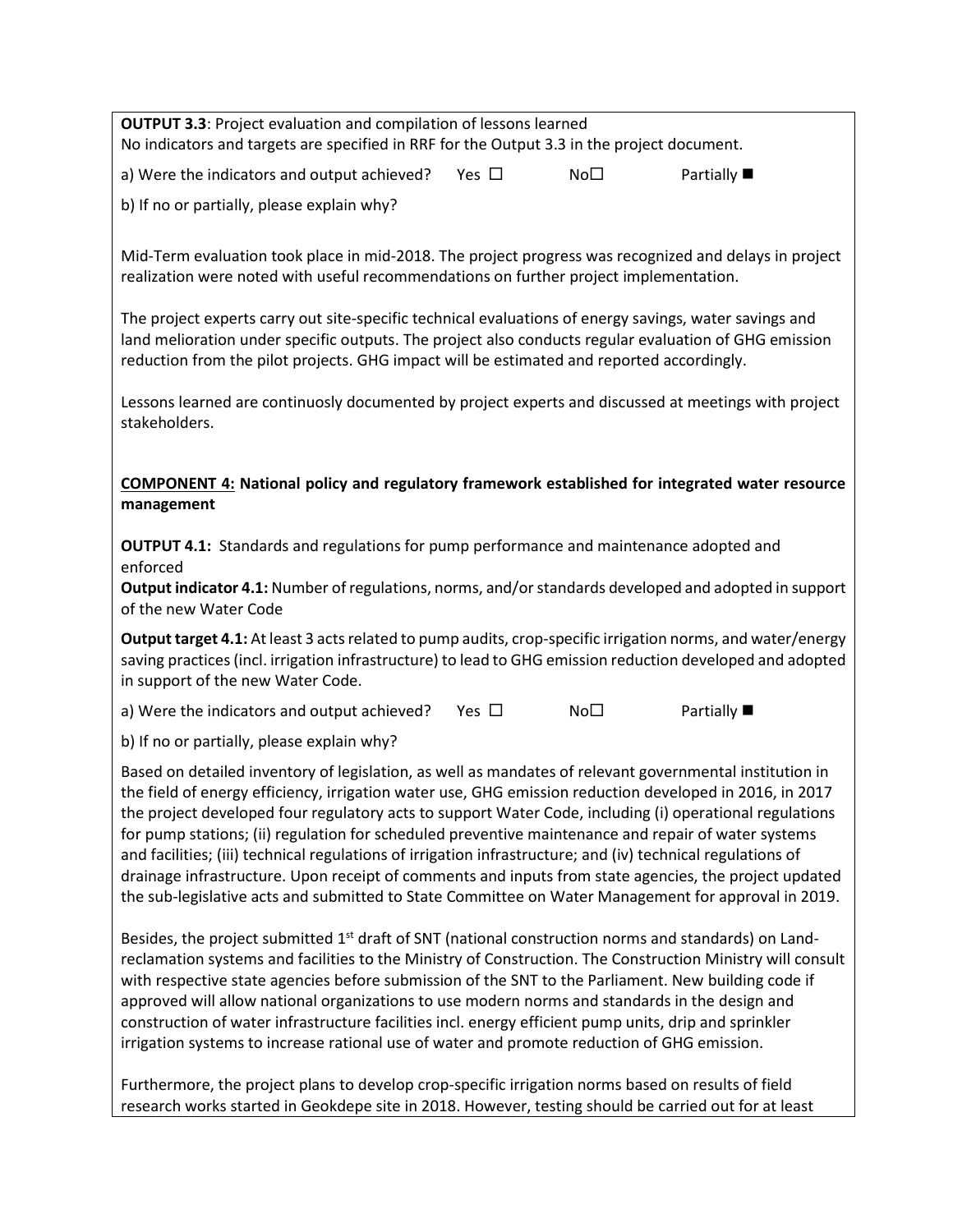three years to allow project experts to develop evidence-based recommendations on revision of irrigation norms of certain crops.

**OUTPUT 4.2:** Policy framework for measuring water consumption, monitoring energy consumption in the water sector, and making the transition to end-use tariffs developed and adopted

No indicators and targets are specified in RRF for the Output 4.2 in the project document.

In 2018 the project initiated discussions among water sector experts on approaches to develop policy framework for metering water consumption, monitoring energy consumption in the water sector, and transition to end-use tariffs. Work on development of regional Integrated Water Distribution Plans (Output 3.1) will also contribute to creation of enabling conditions for transition to end-use tariff system.

The project established water metering systems at all of the project pilot sites.

**OUTPUT 4.3:** Policy and state budget framework for widespread deployment of efficiency improvements to irrigation and water infrastructure adopted and implemented

**Output indicator 4.3:** There is a formal commitment of the government to allocate resources for demonstrated by the project technologies (e.g. inclusion in state-funded programmes and budgets) (Yes/No).

**Output target 4.3:** Yes

a) Were the indicators and output achieved? Yes  $\blacksquare$  No  $\square$  Partially  $\square$ 

b) If no or partially, please explain why?

In 2019 the government adopted the National Program for the Development of Agriculture of Turkmenistan for 2019-2025, which, in addition to traditional agricultural activities, also envisages rational use of water resources, improving land reclamation techniques and other issues to improve the country's irrigated agriculture sector in the medium term. It is planned to spend 6.8 billion manat (over 1.9 billion US dollars) for the implementation of this program, mainly from the state budget of the country.

**OUTPUT 4.4.** Administrative reform for implementation of integrated water resource management and sustainable land management adopted and implemented

**Output indicator 4.4:** Programme for water measurement is developed and made operational at focus demonstrational sites.

**Output target 4.4:** Programme for water measurement is developed and made operational at focus demonstrational sites (Yes/No)

a) Were the indicators and output achieved? Yes  $\blacksquare$  No  $\square$  Partially  $\square$ 

b) If no or partially, please explain why?

Baseline data collection program for the Kaahka pilot project was prepared and initiated in 2016 through installation of water measuring devices at the source and lower stream of the open-water channel that supply drinking water to the town of Kaahka. These meters enabled the project to accurately measure and calculate the average monthly water flow and supported final decision on pipeline construction. Water metering was further improved with construction of water distribution point as part of the Kaahka water pipeline project completed in April 2018.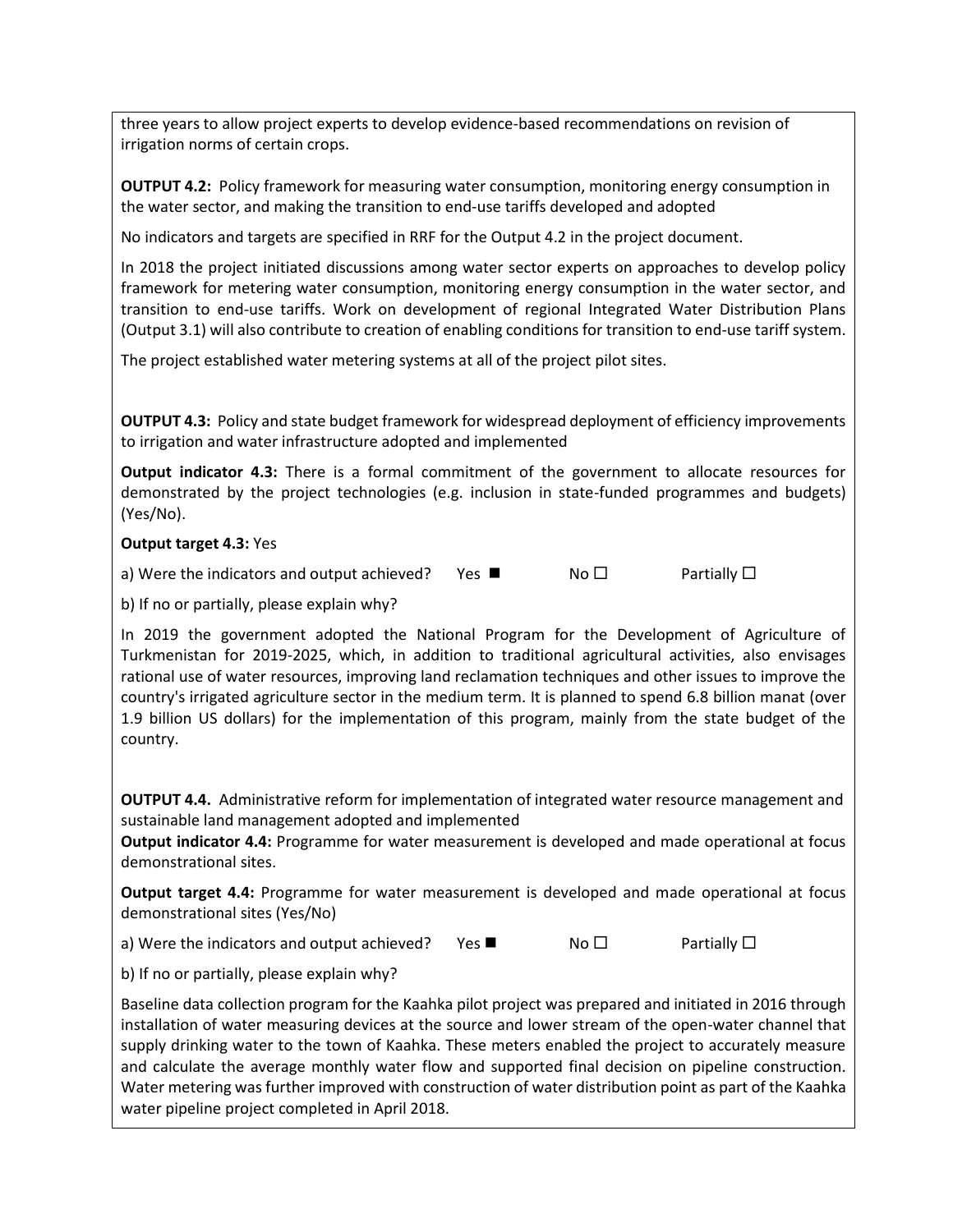Testing of water measurement devices at Geokdepe demonstration site started in 2017 when piped irrigation network was built. Additional water meters were installed along with drip and sprinkler irrigation systems in June 2018. Collection of water consumption figures intensified with planting of various crops irrigated with water saving types.

In 2018 EERE project specialists discussed with national water, agriculture and legal experts potential ways of improvement/revision of agency roles for IWRM. Preliminary agreement was reached about partnership of EERE project with SCRL project and Regional Environmental Center for Central Asia (CAREC) that is planning to work on promotion of IWRM principles within its joint USAID-CAREC project "Water, education and cooperation". In November 2019 UNDP Turkmenistan signed a three-year MoU with CAREC to strengthen synergetic cooperation between UNDP and CAREC and maximize impact in a number of areas such as policy and legal framework improvement, technology and knowledge transfer, building new skills and others.

# **2.Progress Reporting**

## **a) Please summarize the main achievements during the project cycle:**

The project has delivered four major strategic milestones including:

- 1. Firstly, in April 2018 a gravity-flow water pipeline was launched for the town of Kaakhka to save water by prevention of ground water losses, shut down the operation of around 40 water pumps and reduce associated GHG emissions. The initiative has both mitigation and adaptation effect. Given that the country has a number of other settlements in similar conditions, potential for replication is high. The currently ongoing monitoring of the new pipe operation will serve as grounds for entering into a dialogue with national counterparts with regard to possible upscale of this measure.
- 2. Secondly, a 145 ha research site was launched in early June 2018, with various irrigation systems and infrastructure up and running. The project has started the process of research and analysis on how these irrigation systems interact with various crop types. This multi-year process will be documented, with findings to be presented to Government for strategic adjustments of the countries agricultural development, including changes to be proposed in the educational sector.
- 3. Thirdly, the project replaced five obsolete low-efficient pumps used for water supply for irrigation purposes. Newly installed modern energy efficient pumps increased efficiency and reliability of water supply in specific rural areas. It also reduced energy consumption and associated GHG emission due to lower energy consumption of new pumps (40 kWt) compared to replaced ones (over 100 kWt) with the same productivity. It is expected that this major exercise will further lead into GHG reductions from replications in the water pumps sectors, which currently occupies one of the leading places in emissions.
- 4. The project also promotes innovations such as the use of renewable energy for water pumping and treatment in remote areas for household needs. In the end of 2019 the project completed installation of photovoltaic systems (PV) for water pumping and purification in the villages of Byori, Yel and Bashkak, Akhal velayat totalling over 1200 residents. It is envisaged that it will improve water availability in areas with highly limited access to water and reduce associated GHG emissions from diesel fuel used for pumps and household energy supply. It will also contribute to socio-economic growth of targeted communities due to significant money savings from free of charge solar energy versus expenses for diesel fuel and its delivery to remote villages, regular maintenance and replacement of diesel power generators.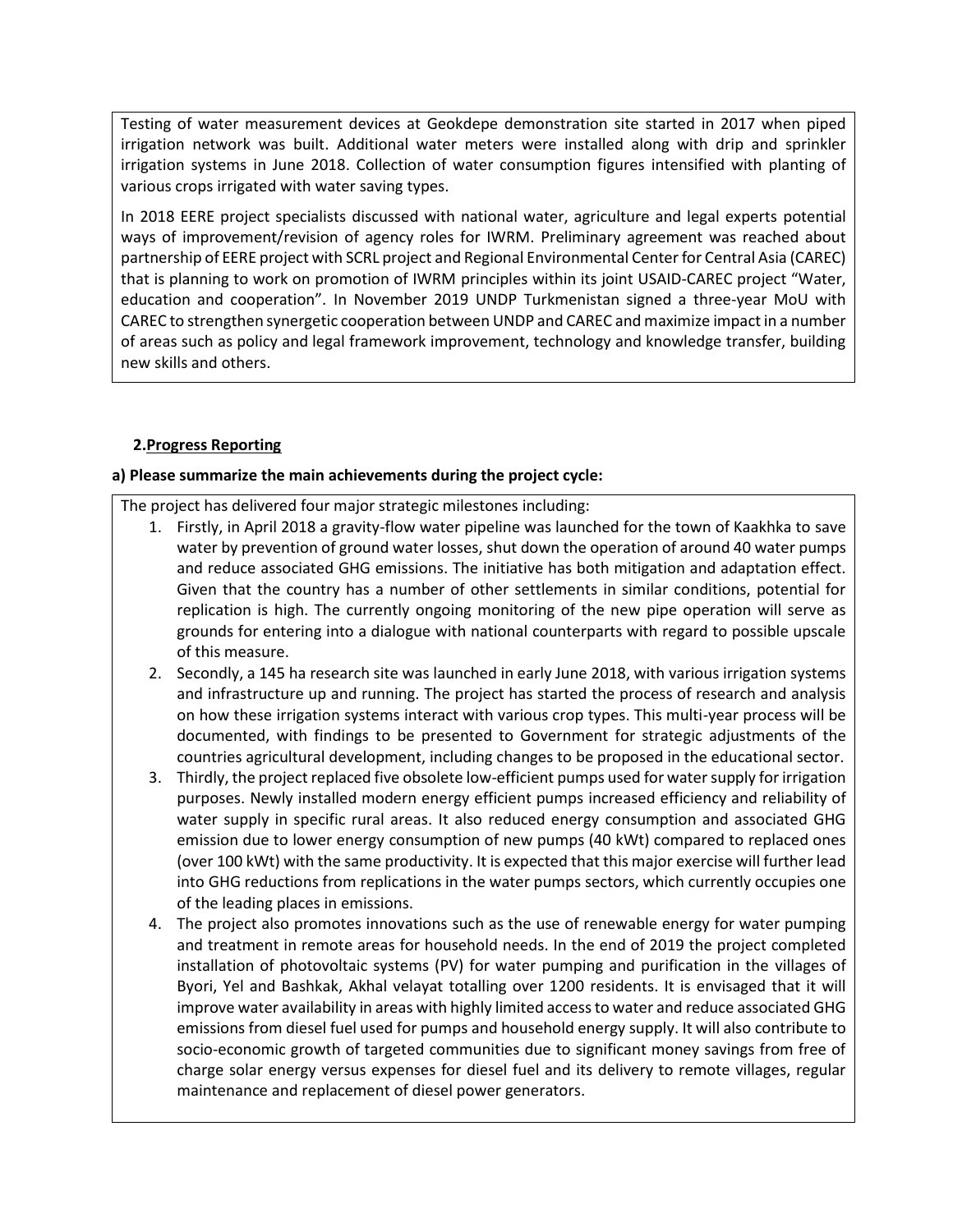The project developed four regulatory acts to support Water Code, including (i) operational regulations for pump stations; (ii) regulation for scheduled preventive maintenance and repair of water systems and facilities; (iii) technical regulations of irrigation infrastructure; and (iv) technical regulations of drainage infrastructure. It is expected that these regulations when approved by the State Water Committee will improve efficiency of use of water infrastructure and contribute to GHG reduction in water sector.

The project contributed substantially to the work of Water Design Institute on update of SNT (national construction norms and standards) on Land-reclamation systems and facilities to the Ministry of Construction. Water Design Institute submitted  $1<sup>st</sup>$  draft of SNT to State Water Committee for further transfer to the Construction Ministry. New building code if approved will allow national organizations to use modern norms and standards in the design and construction of water infrastructure facilities incl. energy efficient pump units, drip and sprinkler irrigation systems to increase rational use of water and promote reduction of GHG emission.

The project demonstrated benefits of laser land levelling technology to water specialists and farmers when up to 30% water saving and 25% yield increase is attainable. As a result, in 2019 Ministry of Agriculture and Nature Protection purchased first batch of 40 units of laser land levelling equipment. The project conducted training for operators to avoid equipment breakdowns from improper operation and excessive fuel consumption.

With substantial facilitation of the project, UNDP Turkmenistan signed a three-year MoU with CAREC, international organization successfully promoting issues of environmental management and sustainable development in the Central Asia region. Synergetic cooperation between UNDP and CAREC will maximize impact in a number of areas such as policy and legal framework development, technology and knowledge transfer, building new skills and other. Besides, the project conducted negotiations with German company KSB specialising in water pumping technologies and reached preliminary agreement with the company to sign MoU with UNDP Turkmenistan in Jan 2020 with intention to install KSB equipment at various project sites to demonstrate energy efficient water metering and pumping including use of renewables.

# **3. Project Risks and Issues**

**The project Risk Log is maintained throughout the project implementation to capture potential risks to the project and associated measures to mitigate risk. The Project Manager shall maintain and update the Risk Log and ensure that risks are identified, communicated and managed effectively.**

| #  | <b>Description of risk</b>               | <b>Type and</b><br>category | <b>Risk management actions</b>                              | Current<br>situation |
|----|------------------------------------------|-----------------------------|-------------------------------------------------------------|----------------------|
| 1. | Government commits funds   Political and |                             | though<br>some pilot project<br>Even                        | Risk is              |
|    | to water conservation and                | financial                   | activities might be replicated under the $\vert$ increasing |                      |
|    | energy conservation at a                 |                             | private financing (e.g. EE irrigation), the $ $             | due to               |
|    | level insufficient to achieve            |                             | major part has to be financed by the                        | worsening            |
|    | scaled-up<br>significant                 |                             | State (Central or Regional) budget,                         | economic             |
|    | effects. Due to the general              |                             | especially aimed at increase of EE at the   situation in    |                      |

**A number of potential risks are listed below.**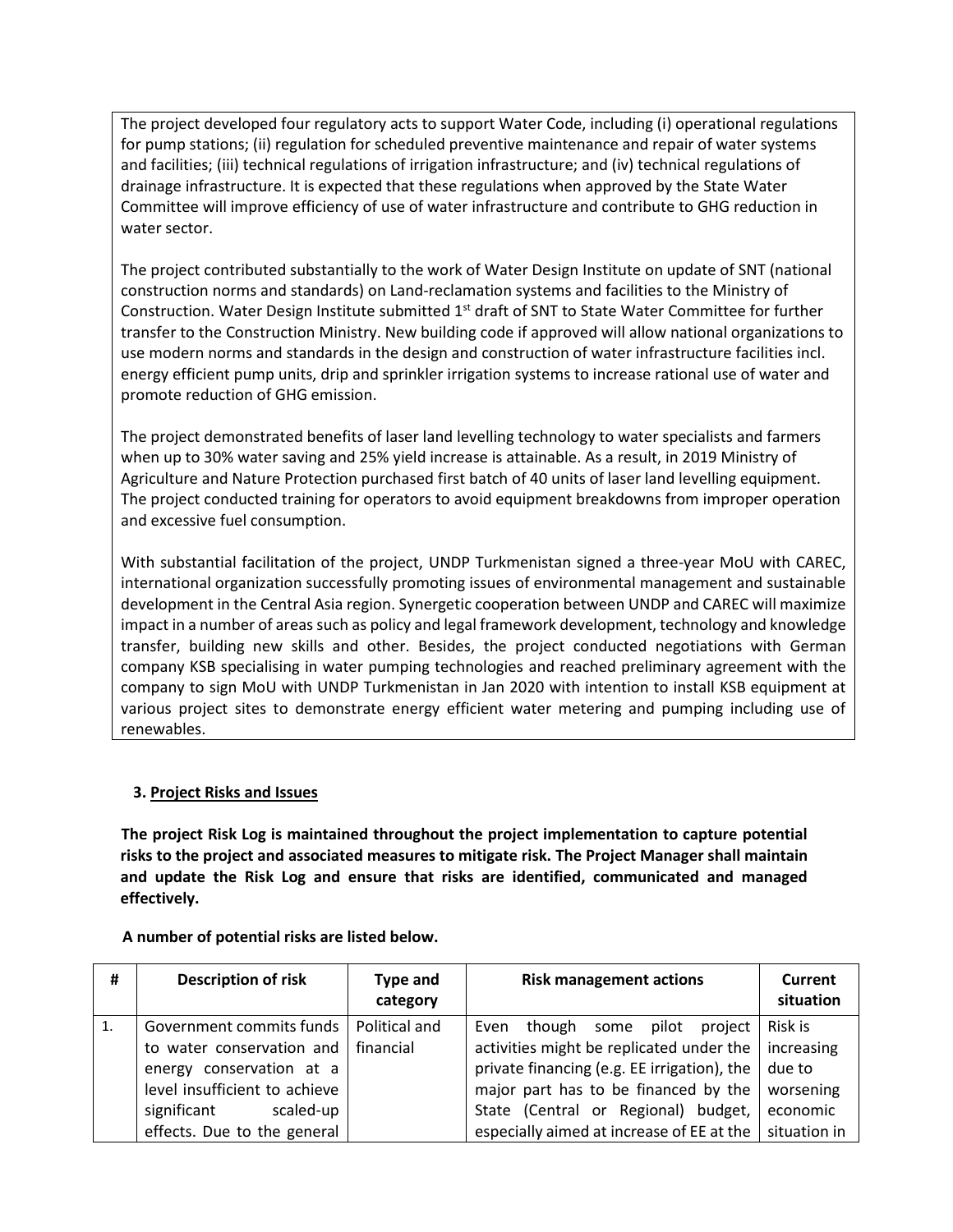|    | economic situation in the    |               | pumping stations. Therefore, general                                            | the       |
|----|------------------------------|---------------|---------------------------------------------------------------------------------|-----------|
|    | not<br>enough<br>country,    |               | economic situation in the country is of                                         | country.  |
|    | budgetary funds might be     |               | crucial importance for scaling-up similar                                       |           |
|    | allocated for replication of |               | activities. External factors, e.g. decrease                                     |           |
|    | pilot project activities.    |               | of prices (and/or sales) on natural gas                                         |           |
|    | Besides, growing difference  |               | and oil worldwide, may lead to the                                              |           |
|    | between the official and     |               | decrease of the State budget of                                                 |           |
|    | market exchange rates may    |               | Turkmenistan and consequently, there                                            |           |
|    | hamper private               |               | would be less funding available for the                                         |           |
|    | investments in sustainable   |               | enhancing sustainable energy<br>and                                             |           |
|    | energy and water             |               | water<br>management<br>practices                                                |           |
|    | technologies                 |               | (installation of EE and RE technologies).                                       |           |
|    |                              |               | To mitigate this risk, the EERE project                                         |           |
|    |                              |               | will<br>implement<br>comprehensive                                              |           |
|    |                              |               |                                                                                 |           |
|    |                              |               | Monitoring and Evaluation (M&E) of the<br>pilot (demo) projects and communicate |           |
|    |                              |               | its results to all stakeholders and                                             |           |
|    |                              |               | potential investors/beneficiaries. The                                          |           |
|    |                              |               | focus of the materials prepared for this                                        |           |
|    |                              |               | purpose, will be on energy savings                                              |           |
|    |                              |               | achieved as well as cost-efficiency. In                                         |           |
|    |                              |               | case of proper awareness raising /                                              |           |
|    |                              |               | marketing<br>sustainable<br>campaign,                                           |           |
|    |                              |               | irrigation will be put in the high                                              |           |
|    |                              |               | priorities and its financing secured.                                           |           |
|    |                              |               |                                                                                 |           |
|    |                              |               | Furthermore, tightening of foreign                                              |           |
|    |                              |               | exchange regime by national financial                                           |           |
|    |                              |               | authorities led to occurrence of black                                          |           |
|    |                              |               | market rate for foreign currency which                                          |           |
|    |                              |               | is now five times higher than official                                          |           |
|    |                              |               | rate. Potential private investors in these                                      |           |
|    |                              |               | technologies (mostly farmers), which                                            |           |
|    |                              |               | financial<br>have<br>their<br>resources<br>ın                                   |           |
|    |                              |               | national<br>currency,<br>likely have<br>to                                      |           |
|    |                              |               | purchase the foreign currency at the                                            |           |
|    |                              |               | market rates, that in turn, may make                                            |           |
|    |                              |               | financially<br>such<br>investments<br>not                                       |           |
|    |                              |               | feasible.                                                                       |           |
|    |                              |               | To mitigate this risk, the EERE project                                         |           |
|    |                              |               | will conduct detailed financial analysis                                        |           |
|    |                              |               | including sensitivity analysis and                                              |           |
|    |                              |               | promote only those technologies with                                            |           |
|    |                              |               | high IRR and NPV.                                                               |           |
| 2. | Farmers and other            | Institutional | Farmers already do widely understand                                            | No change |
|    | stakeholders resist change,  |               | the importance of water conservation,                                           |           |
|    | complicating efforts of      |               | and have participated enthusiastically                                          |           |
|    | project to introduce new     |               | in past projects of international                                               |           |
|    | technology, practices, and   |               | organizations. This project specifically                                        |           |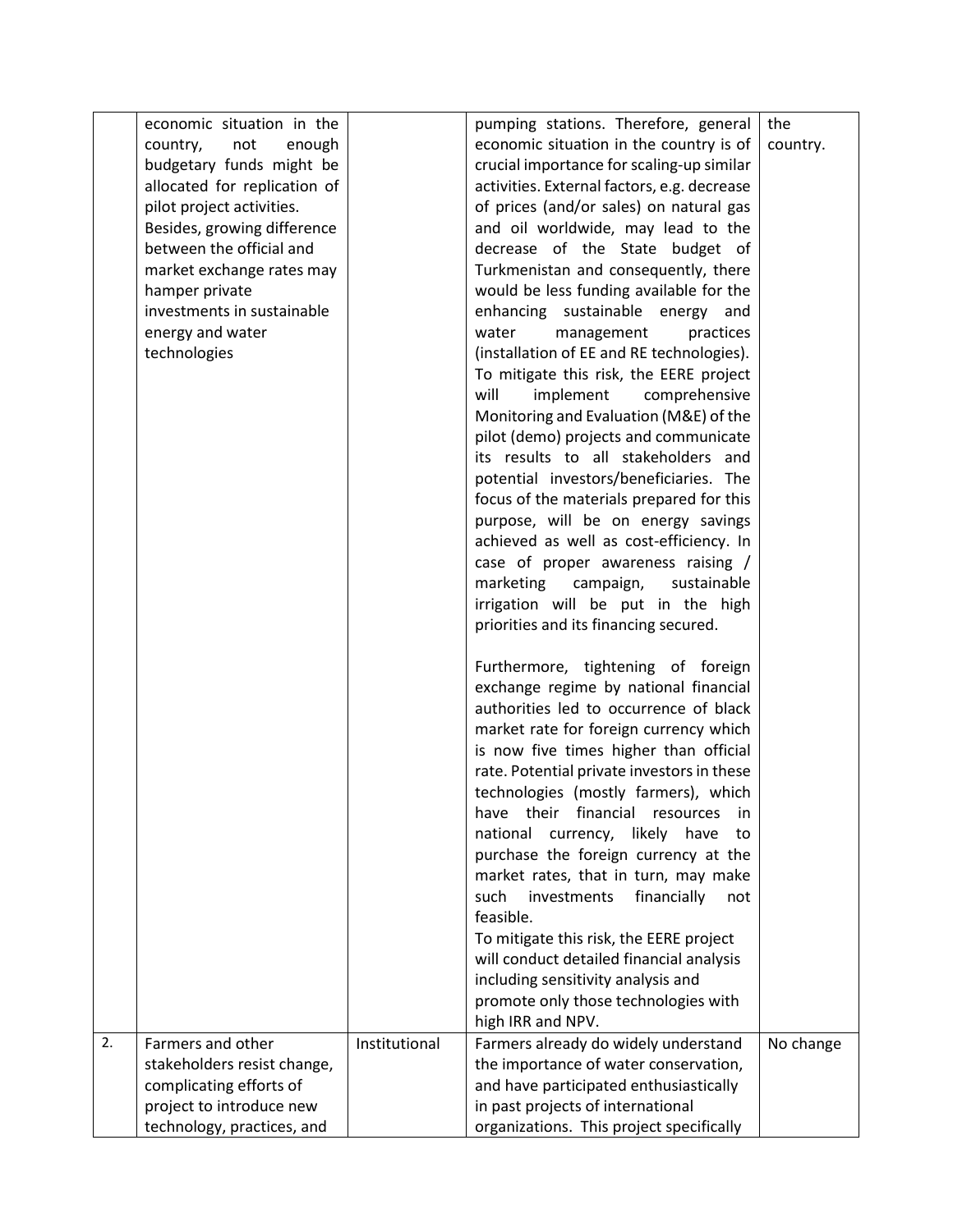|    | norms for low-water           |                  | seeks to reduce risk of stakeholder      |              |
|----|-------------------------------|------------------|------------------------------------------|--------------|
|    | irrigation                    |                  | resistance through targeted outreach     |              |
|    |                               |                  | and training. Incentives or mandates     |              |
|    |                               |                  | may be included in policy efforts under  |              |
|    |                               |                  | Component 4.                             |              |
| 3. | Demonstration projects        | Technological    | Water management projects require        | Completed.   |
|    | need to be significantly      | and              | careful attention to many specific       | The project  |
|    | changed because of            | Environmental    | technical and environmental factors,     | successfully |
|    | unforeseen local technical    |                  | including water sources; end uses;       | realized 4   |
|    | or environmental              |                  | intervening terrain; and other           | pilots. The  |
|    | conditions                    |                  | conditions. Each demonstration           | preparatory  |
|    |                               |                  | project will undergo thorough            | work on      |
|    |                               |                  | assessment of cost, technical            | last pilot   |
|    |                               |                  | feasibility, expected benefits, and      | project      |
|    |                               |                  | environmental and social impact.         | shows the    |
|    |                               |                  | Design of projects will be adjusted as   | project will |
|    |                               |                  | needed to account for conditions         | be           |
|    |                               |                  | identified during these assessments.     | successful   |
|    |                               |                  | Timetables for demonstration projects    | in its       |
|    |                               |                  | will have some flexibility built into    | realization  |
|    |                               |                  | them, to allow for needed                | too.         |
|    |                               |                  | adjustments.                             |              |
| 4. | Replication of                | Institutional    | Efficient irrigation technology is under | Completed    |
|    | demonstration project         | and economic     | development in Turkmenistan, and         |              |
|    | technology and practices      |                  | scaling up domestic production is a      |              |
|    | lags because of insufficient  |                  | priority of the Government. Canal        |              |
|    | availability of materials and |                  | lining technology is likely to be rather |              |
|    | products                      |                  | simple and not export-dependent.         |              |
|    |                               |                  | Demonstration projects will emphasize    |              |
|    |                               |                  | use of technologies and materials that   |              |
|    |                               |                  | are accessible in Turkmenistan. The      |              |
|    |                               |                  | project will assess the cost and supply  |              |
|    |                               |                  | flows of imported products such as       |              |
|    |                               |                  | pumps before recommending them for       |              |
|    |                               |                  | wide use.                                |              |
| 5. | Reduction in end-use water    | <b>Technical</b> | Reduction in end-use water               | Completed    |
|    | consumption and increased     |                  | consumption needs to be accurately       |              |
|    | pump performance does         |                  | forecasted, measured, and then           |              |
|    | not automatically lead to     |                  | coordinated with upstream water          |              |
|    | energy savings and avoided    |                  | management and pumping schedules.        |              |
|    | emissions.                    |                  | This integration is a major emphasis of  |              |
|    |                               |                  | the project.                             |              |
| 6. | Climate change -              | Environmental    | The Government of Turkmenistan           | No change    |
|    | specifically, increased       |                  | recognizes that as a result of climate   |              |
|    | average temperatures and      |                  | change water run-off provided by its     |              |
|    | reduced precipitation -       |                  | major river, Amu-Daria, may further      |              |
|    | exacerbates problems of       |                  | decrease (i.e. 65-75% of the total       |              |
|    | water scarcity and land       |                  | average amount) and therefore water      |              |
|    |                               |                  | saving programmes in agricultural        |              |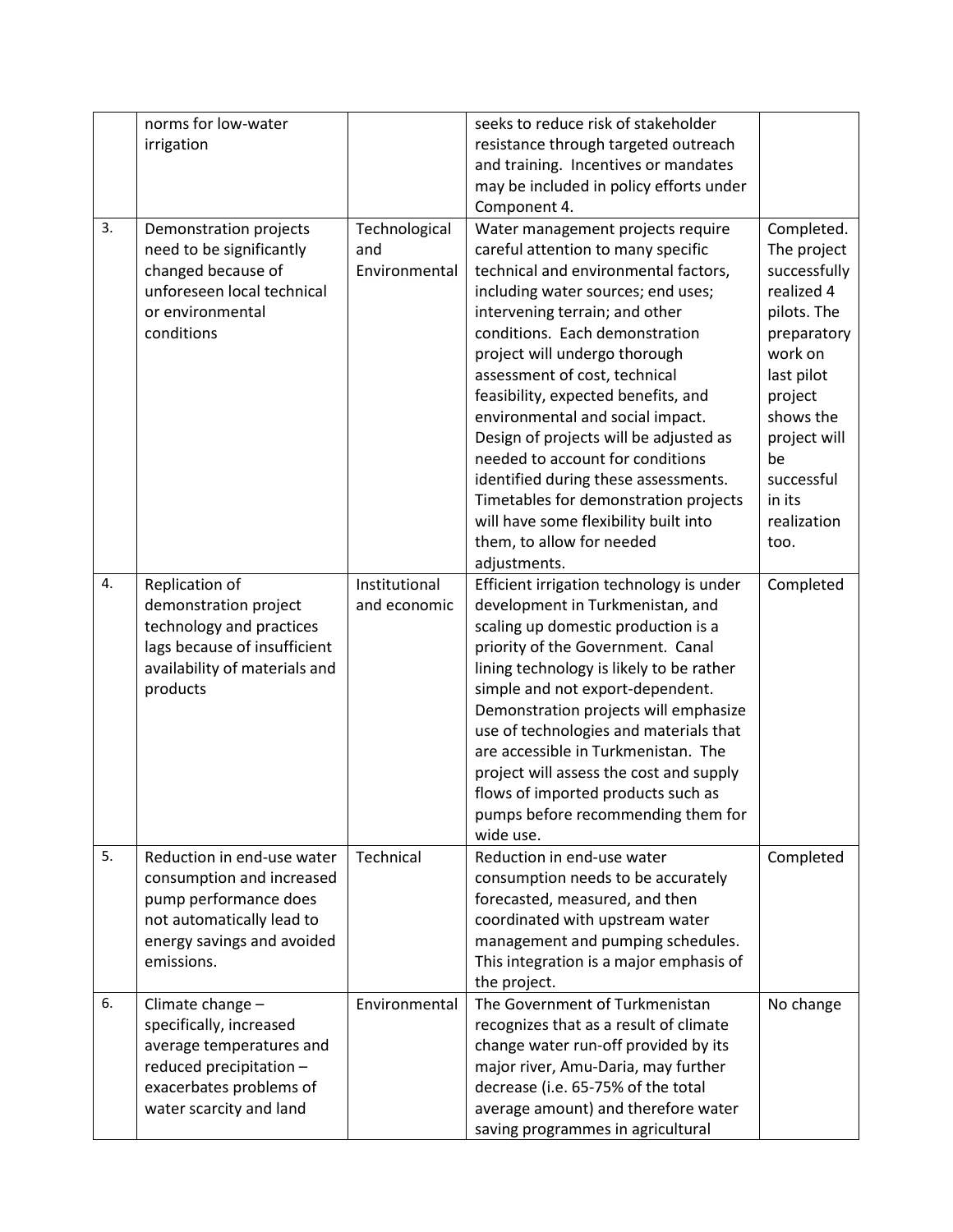|    | degradation, muting the<br>benefits of the project                                                                                                                         |                                      | sector are among the top of national<br>priorities. The proposed project will<br>help alleviate the risk of water<br>shortage by introducing and promoting<br>improvements in water and energy<br>efficiency and an integrated water-<br>energy management approach in<br>irrigation thus leveraging win-win<br>opportunities for climate change<br>mitigation and adaptation. |                                                                                                                                                                    |
|----|----------------------------------------------------------------------------------------------------------------------------------------------------------------------------|--------------------------------------|--------------------------------------------------------------------------------------------------------------------------------------------------------------------------------------------------------------------------------------------------------------------------------------------------------------------------------------------------------------------------------|--------------------------------------------------------------------------------------------------------------------------------------------------------------------|
| 7. | Complexity<br>multi-<br>and<br>dimensional nature of the<br>project, which may lead to<br>non or under delivery of<br>of<br>the<br>planned<br>some<br>objectives and goals | Organisational                       | Mobilisation of stakeholders and<br>regular engagement with all partners.<br>Frequent engagement of project board<br>and National Project Coordinator                                                                                                                                                                                                                          | Reducing                                                                                                                                                           |
| 8. | Delays in implementation<br>of planned activities due to<br>lengthy internal decision-<br>making process resulting<br>non-delivery                                         | Operational<br>and<br>Organisational | Bi-weekly meetings and discussions<br>with the Senior Management                                                                                                                                                                                                                                                                                                               | Completed.<br>There were<br>some<br>delays in<br>the<br>beginning,<br>but project<br>worked<br>through all<br>challenges<br>and<br>reaching<br>delivery<br>targets |
| 9. | Lack of adequate support<br>from the National Partners                                                                                                                     | Operational<br>and Strategic         | Efforts by the SM in raising the issues<br>during high level meetings and<br>exchange of NVs, and discussions of<br>project team members with the<br>counterparts                                                                                                                                                                                                              | Reducing.<br>This risk has<br>been<br>significantly<br>reduced<br>the<br>after<br>designation<br>of a new<br><b>NPC</b>                                            |

**The project Issue Log is maintained throughout the project implementation to capture potential issues to the project and associated response measures. The Project Manager shall maintain and update the Issue Log and ensure that issues are identified, communicated and managed effectively.**

**A number of potential issues are listed below.**

|  | <b>Description of issue</b> | Type and<br>category | <b>Response / Countermeasures</b> | Current<br>situation |
|--|-----------------------------|----------------------|-----------------------------------|----------------------|
|--|-----------------------------|----------------------|-----------------------------------|----------------------|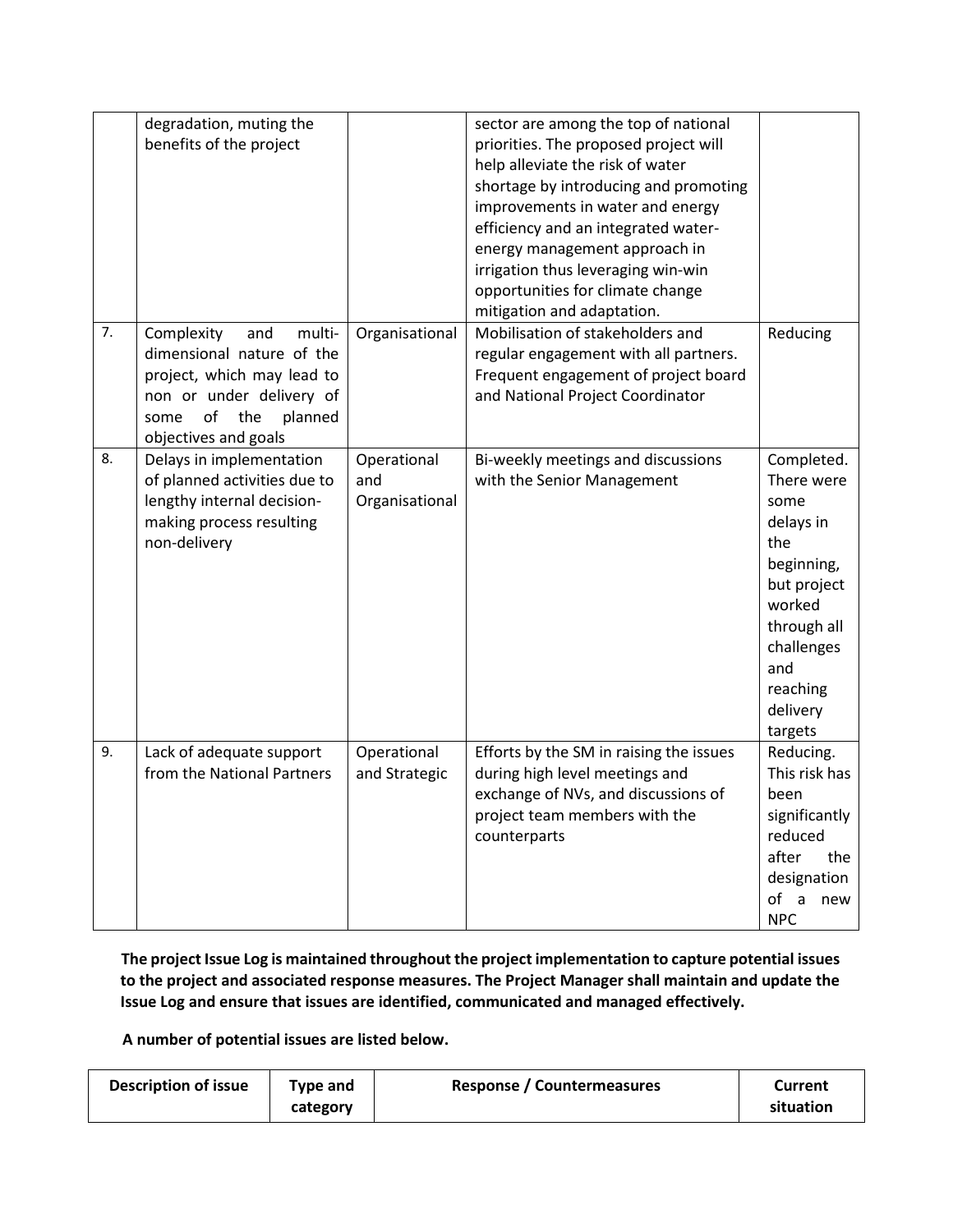| Restrictions in official<br>currency transactions<br>and consequent<br>occurrence of<br>dual/black market<br>exchange rate.<br>Kaahka pipeline<br>handover to the | Financial<br>Regulatory | This is an external factor that neither UNDP nor<br>Project team can have an impact on. The only<br>countermeasure that can be taken is wider<br>distribution of tender announcements among<br>foreign companies. As foreign companies can be<br>paid in hard currency, it will mitigate negative<br>impact of black market exchange rate.<br>Senior Management raised the issue on several<br>occasions (the latest was the meeting with | No change<br>Water<br>Management             |
|-------------------------------------------------------------------------------------------------------------------------------------------------------------------|-------------------------|-------------------------------------------------------------------------------------------------------------------------------------------------------------------------------------------------------------------------------------------------------------------------------------------------------------------------------------------------------------------------------------------------------------------------------------------|----------------------------------------------|
| Government is delaying                                                                                                                                            |                         | Minister of Agriculture and Water Economy in<br>Dec 2018) with the high rank Government<br>authorities and was promised to get resolution<br>soon                                                                                                                                                                                                                                                                                         | Dept of Kaahka<br>accepted water<br>pipeline |
| Project registration<br>extension is overdue                                                                                                                      | Regulatory              | Senior Management raised the issue on several<br>occasions (the latest was the meeting with<br>Minister of Agriculture and Water Economy in<br>Dec 2018) with the high rank Government<br>authorities and was promised to get resolution<br>soon                                                                                                                                                                                          | No change, but<br>expected to<br>reduce      |
| Delay in project<br>registration extension<br>affected some project<br>activities                                                                                 | Regulatory              | The process of handover of some major project<br>assets (tractor, irrigation infrastructure in<br>Geokdepe and some others) is suspended due to<br>delay in receiving of project registration<br>certificate. Senior management raised this issue<br>at high level meeting with the Government.                                                                                                                                           | No change, but<br>expected to<br>reduce      |
| Some major project<br>activities can be<br>delayed due to<br>requirements of the<br><b>National Customs</b><br>Service.                                           | Regulatory              | Customs authorities require project registration<br>certificate for custom clearance of goods and<br>materials purchased for project activities,<br>otherwise cargo can be kept until submission of<br>required document. Senior management raised<br>this issue at high level meeting with the<br>Government.                                                                                                                            | No change, but<br>expected to<br>reduce      |
| Automatic agro-<br>weather station does<br>not transmit data<br>collected at the field.                                                                           | Operational             | Agro-weather station installed at Geokdepe<br>Green polygon stopped data transmission after<br>several months of proper functioning. The project<br>will find an expert to resolve the issue.                                                                                                                                                                                                                                             | No change, but<br>expected<br>to<br>reduce   |

# **4.Lessons learned and follow-up steps (if applicable)**

 $\mathbf{r}$ 

# **a) Please provide the lessons learned and further steps after the project's closure.**

| N <sub>2</sub> | <b>Lessons Learned</b>                                                                                                          | <b>Follow-Up Steps</b>                                                                                      |
|----------------|---------------------------------------------------------------------------------------------------------------------------------|-------------------------------------------------------------------------------------------------------------|
| 1.             | Since Kaahka pipeline reduced infiltration loss nearly to zero,<br>water savings were redirected to irrigation of around 850 ha | In addition to water and energy<br>consumption figures monitored in<br>Kaahka, the project will look at the |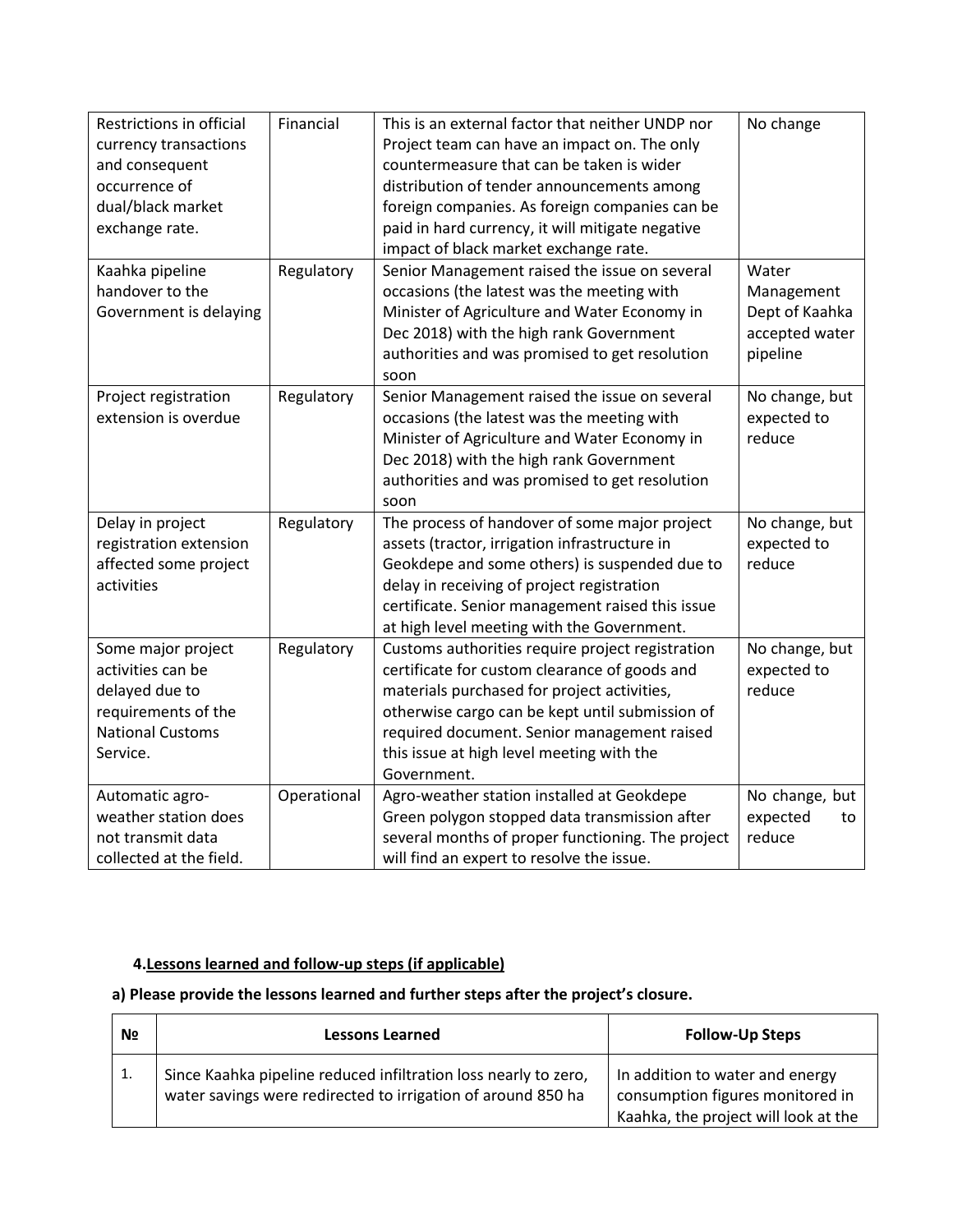|    | of agricultural fields and created around 50 additional<br>seasonal workplaces.                                                                                                                                                                                                            | improvement of living conditions of<br>residents.                                                                                                                                                                                                                                                    |  |
|----|--------------------------------------------------------------------------------------------------------------------------------------------------------------------------------------------------------------------------------------------------------------------------------------------|------------------------------------------------------------------------------------------------------------------------------------------------------------------------------------------------------------------------------------------------------------------------------------------------------|--|
| 2. | Key implementing partners, Ministry of Agriculture and Water<br>Economy and its Water Design and Research Institute, most<br>likely will not be able to do significant contributions to project<br>activities that entail financial implications due to their weak<br>financial standings. | The project will try to get key<br>implementing partners involved in<br>project activities with in-kind<br>contributions, for instance mobilize<br>their workers for tree planting or<br>other field works at Geokdepe site<br>or use their vehicles/tracks for<br>delivery of needed products, etc. |  |
| 3. | Establishment of production line of HDPE membrane requires<br>support of international expert with multi-country experience<br>and technical knowledge.                                                                                                                                    | The project will hire International<br>Consultant on Polymers and<br>Extrusion with hands-on<br>international experience                                                                                                                                                                             |  |
| 4. | The Government linked Byori village to the central power grid<br>right after the project completed installation of photovoltaic<br>system (PV) for water pumping.                                                                                                                          | After consultation with local<br>authorities, the project will<br>replace/reinstall the PV system<br>from Byori to another remote<br>village, so the equipment is used<br>where really needed.                                                                                                       |  |
| 5. | Due to the low amperage in the power grid system of<br>Koneurgench etrap Dashoguz region, modern energy efficient<br>pump installed there does not work.                                                                                                                                   | The project reached agreement with<br>local Water Administration that they<br>will replace/reinstall the pump to<br>another<br>with<br>pump<br>station<br>sufficient/stable amperage level.                                                                                                          |  |

# **5. Transfer of Assets or other related matter**

**a) Please state on any past or future transfer of assets made within the project cycle (Attach list of equipment, cooperation frameworks with beneficiaries, etc.)**

See attachment 1

# **6. Financial management**

| <b>Budget item</b> | <b>Total approved in 2019</b><br>(in USD) | <b>Expenses +</b><br>commitments | <b>Budget utilization in %</b><br>to planned |
|--------------------|-------------------------------------------|----------------------------------|----------------------------------------------|
| <b>Component 1</b> | 116,655.39                                | 262,894.85                       | 225.36                                       |
| <b>Component 2</b> | 909,021.83                                | 680,262.65                       | 74.83                                        |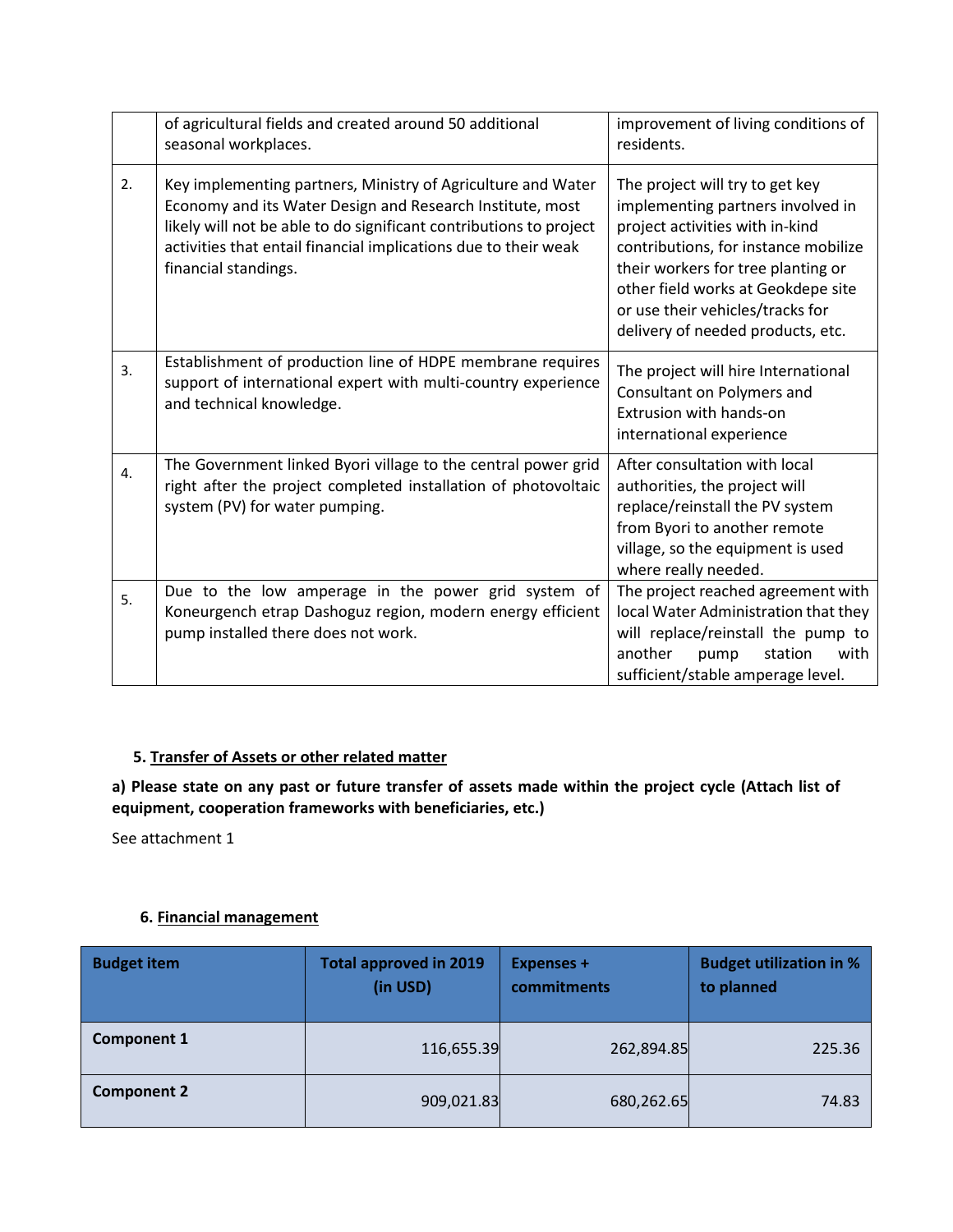| <b>Component 3</b>            | 63,995.00    | 59,719.45    | 93.32 |
|-------------------------------|--------------|--------------|-------|
| <b>Component 4</b>            | 87,295.00    | 47,218.40    | 54.09 |
| <b>Project management</b>     | 35,740.01    | 32,645.75    | 91.34 |
| <b>Total delivery in 2019</b> | 1,212,707.23 | 1,082,741.10 | 89.28 |
| In % to total project budget  | 19.30        | 17.23        |       |

**Prepared by**: \_\_\_\_\_\_\_\_\_\_\_\_\_\_\_\_\_\_\_\_\_**Geldi Myradov, EERE Project Manager**

**Date: 30.12.2019**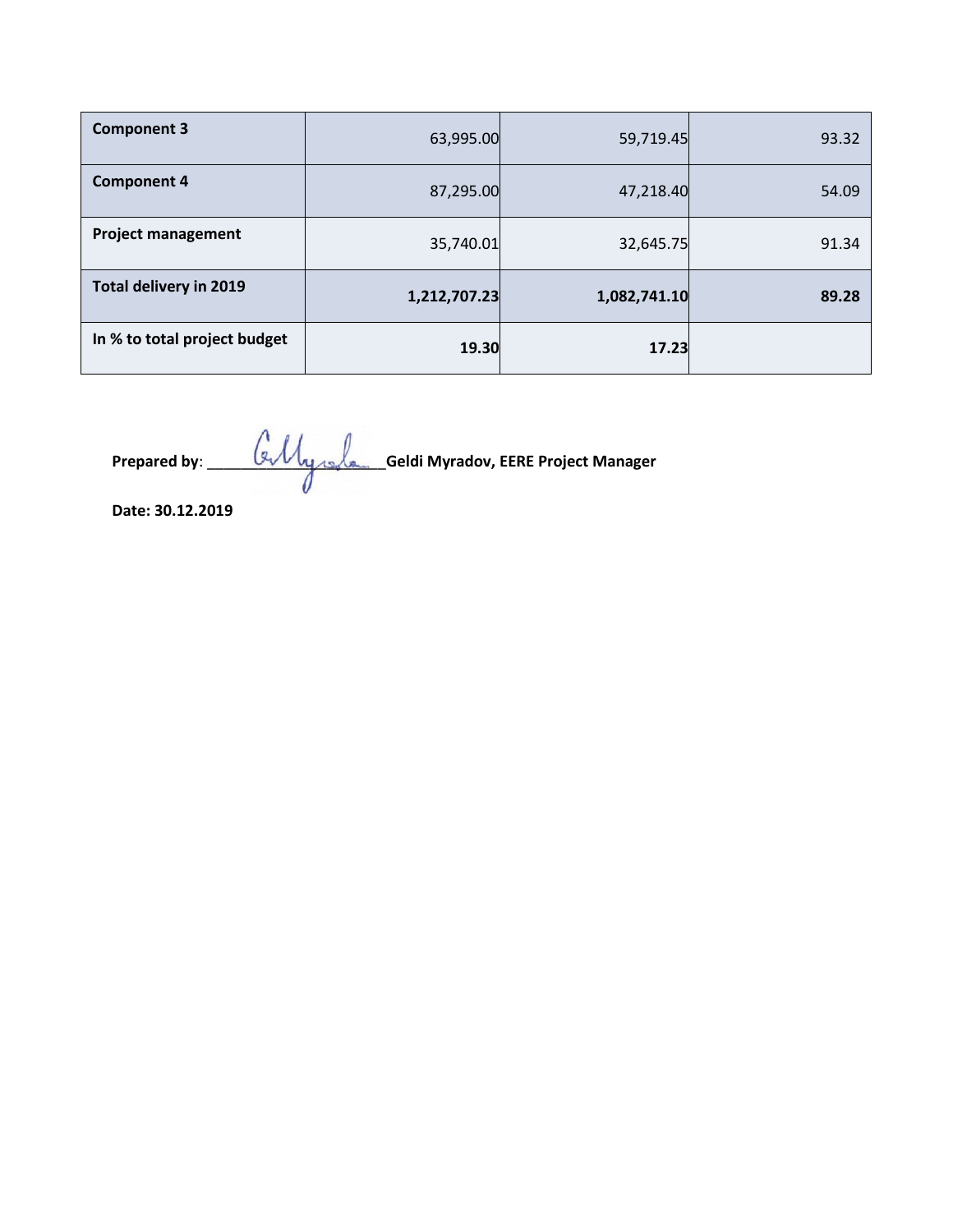#### **ASSET INFORMATION - PROJECT 00090400**

| PROJECT CODE | <b>ASSET ID</b> | <b>PROFILE</b> | <b>DESCRIPTION</b>                                                                                             | <b>TAG NUMBER</b> | <b>SERIAL NUMBER</b>                          | MODEL                      | LOCATION   | <b>CUSTODIAN</b> | <b>ACQUISITION DATE</b> | COST     | <b>CURRENCY</b> | Voucher ID | PO ID | <b>FUND</b> | <b>DONOR</b> |
|--------------|-----------------|----------------|----------------------------------------------------------------------------------------------------------------|-------------------|-----------------------------------------------|----------------------------|------------|------------------|-------------------------|----------|-----------------|------------|-------|-------------|--------------|
| 90400        | 000000000001    | ITC            | HP EliteBook 820 G2<br>with HPeCarePack 3Y<br>Trv NBD NB Only HW                                               | ITC/TKM/90400/001 | 5CG5352N6X                                    | elitebook<br>820 G2        | WDI        | G. Myradov       | 18.08.2015              | 1,233.00 | <b>USD</b>      | 48370      | 8443  | 62000       | 10003        |
| 90400        | 000000000002    | ITC            | HP EliteBook 820 G2                                                                                            | ITC/TKM/90400/002 | 5CG5352N7C                                    | elitebook<br>820 G2        | WDI        | A. Yazhanow      | 18.08.2015              | 1,177.00 | <b>USD</b>      | 48370      | 8443  | 62000       | 10003        |
| 90400        | 000000000003    | ITC            | HP EliteBook 820 G2                                                                                            | ITC/TKM/90400/003 | 5CG5352N75                                    | elitebook<br>820 G2        | <b>WDI</b> | G. Hanmedov      | 18.08.2015              | 1,177.00 | <b>USD</b>      | 48370      | 8443  | 62000       | 10003        |
| 90400        | 000000000004    | <b>ITC</b>     | <b>HP UltraSlim Docking</b><br>Station 2013-Euro                                                               | ITC/TKM/90400/004 | 5CG521ZNB3                                    | cs1552                     | WDI        | G. Myradov       | 18.08.2015              | 125.00   | <b>USD</b>      | 48370      | 8443  | 62000       | 10003        |
| 90400        | 000000000005    | ITC            | <b>HP UltraSlim Docking</b><br>Station 2013-Euro                                                               | ITC/TKM/90400/005 | 5CG521XZTL                                    | cs1552                     | WDI        | A. Yazhanow      | 18.08.2015              | 125.00   | <b>USD</b>      | 48370      | 8443  | 62000       | 10003        |
| 90400        | 000000000006    | <b>ITC</b>     | <b>HP UltraSlim Docking</b><br>Station 2013-Euro                                                               | ITC/TKM/90400/006 | 5CG522XSHV                                    | cs1552                     | WDI        | G. Hanmedov      | 18.08.2015              | 125.00   | <b>USD</b>      | 48370      | 8443  | 62000       | 10003        |
| 90400        | 000000000007    | <b>ITC</b>     | HP Business Top Load<br>Case                                                                                   | ITC/TKM/90400/007 | N/A                                           | N/A                        | <b>WDI</b> | G. Myradov       | 18.08.2015              | 18.00    | <b>USD</b>      | 48370      | 8443  | 62000       | 10003        |
| 90400        | 000000000008    | ITC            | HP Business Top Load<br>Case                                                                                   | ITC/TKM/90400/008 | N/A                                           | N/A                        | WDI        | A. Yazhanow      | 18.08.2015              | 18.00    | <b>USD</b>      | 48370      | 8443  | 62000       | 10003        |
| 90400        | 000000000009    | ITC            | HP Business Top Load<br>Case                                                                                   | ITC/TKM/90400/009 | N/A                                           | N/A                        | WDI        | G. Hanmedov      | 18.08.2015              | 18.00    | <b>USD</b>      | 48370      | 8443  | 62000       | 10003        |
| 90400        | 000000000010    | <b>ITC</b>     | HP EliteDisplay E241i<br>24-in LED IPS Monitor                                                                 | ITC/TKM/90400/010 | CN45230T0S                                    | E241i                      | WDI        | G. Myradov       | 18.08.2015              | 285.00   | <b>USD</b>      | 48370      | 8443  | 62000       | 10003        |
| 90400        | 000000000011    | ITC            | HP EliteDisplay E241i<br>24-in LED IPS Monitor                                                                 | ITC/TKM/90400/011 | CN45230SZR                                    | E241i                      | <b>WDI</b> | A. Yazhanow      | 18.08.2015              | 285.00   | <b>USD</b>      | 48370      | 8443  | 62000       | 10003        |
| 90400        | 000000000012    | ITC            | HP EliteDisplay E241i<br>24-in LED IPS Monitor                                                                 | ITC/TKM/90400/012 | CN45230SZW                                    | E241i                      | WDI        | G. Hanmedov      | 18.08.2015              | 285.00   | <b>USD</b>      | 48370      | 8443  | 62000       | 10003        |
| 90400        | 000000000013    | ITC            | HP LASERJET PRO<br>400MFP printer +<br>COPIER + FAX                                                            | ITC/TKM/90400/013 | <b>CNF8H7449F</b>                             | laserjet<br>M425DN         | <b>WDI</b> | project office   | 18.08.2015              | 408.00   | <b>USD</b>      | 48370      | 8443  | 62000       | 10003        |
| 90400        | 000000000014    | ITC            | Meraki CISCO Security<br>Appliance+ 3yr<br>advanced security<br>license) Meraki MS220-<br>8 Switch+3YR Support | ITC/TKM/90400/014 | S/N:Q2MN-KZDP-8K6F<br>S/N:Q2GP+YQCV+TCU7      | MX64W-HW<br>MS220-8-<br>HW | <b>WDI</b> | project office   | 18.08.2015              | 1,291.20 | <b>USD</b>      | 48370      | 8443  | 62000       | 10003        |
| 90400        | 000000000015    | ITC            | Digital camera Nikon<br>D90 + 18-55 lens                                                                       | ITC/TKM/90400/015 | BODY:8494146<br>LENS:39238291                 | <b>NKR-D90(B)</b>          | <b>WDI</b> | project office   | 20/11/2015              | 4,945.00 | TMT             | 48336      | 8492  | 62000       | 10003        |
| 90400        | 000000000016    | ITC            | Projector InFocus<br>IN124STa (1924x768)                                                                       | ITC/TKM/90400/016 | BNGB43600039                                  | IN124STa                   | <b>WDI</b> | project office   | 20/11/2015              | 3,325.00 | TMT             | 48336      | 8492  | 62000       | 10003        |
| 90400        | 000000000017    | <b>ITC</b>     | Case for digital camera<br>Nikon                                                                               | ITC/TKM/90400/017 | N/A                                           | 7303(PS)                   | WDI        | project office   | 20/11/2015              | 150.00   | <b>TMT</b>      | 48336      | 8492  | 62000       | 10003        |
| 90400        | 000000000018    | ITC            | SD card 8 GB for digital<br>camera                                                                             | ITC/TKM/90400/018 | JM94731-901.A00LF                             | SDA10/16GB                 | WDI        | project office   | 20/11/2015              | 80.00    | TMT             | 48336      | 8492  | 62000       | 10003        |
| 90400        | 000000000019    | ITC            | Projector screen<br>Anchor tripod                                                                              | ITC/TKM/90400/019 | YM1352363                                     | ANTRS200                   | WDI        | project office   | 20/11/2015              | 420.00   | TMT             | 48336      | 8492  | 62000       | 10003        |
| 90400        | 000000000020    | <b>ITC</b>     | Mobile Phone Nokia<br>6303                                                                                     | ITC/TKM/90400/020 | IMEI: 359333036578799 Nokia 6303c             |                            | WDI        | project office   | 20/11/2015              | 280.00   | TMT             | 48336      | 8492  | 62000       | 10003        |
| 90400        | 000000000021    | ITC            | Mobile Phone Nokia<br>6303                                                                                     | ITC/TKM/90400/021 |                                               | Nokia 6303c                | WDI        | A. Yazhanow      | 20/11/2015              | 280.00   | <b>TMT</b>      | 48336      | 8492  | 62000       | 10003        |
| 90400        | 000000000022    | ITC            | Mobile Phone<br>HuaweiG630                                                                                     | ITC/TKM/90400/022 | IMEI: 867256027769595<br>S/N:H3L7S15902003484 | G630-U10                   | WDI        | M. Shaharov      | 20/11/2015              | 560.00   | <b>TMT</b>      | 48336      | 8492  | 62000       | 10003        |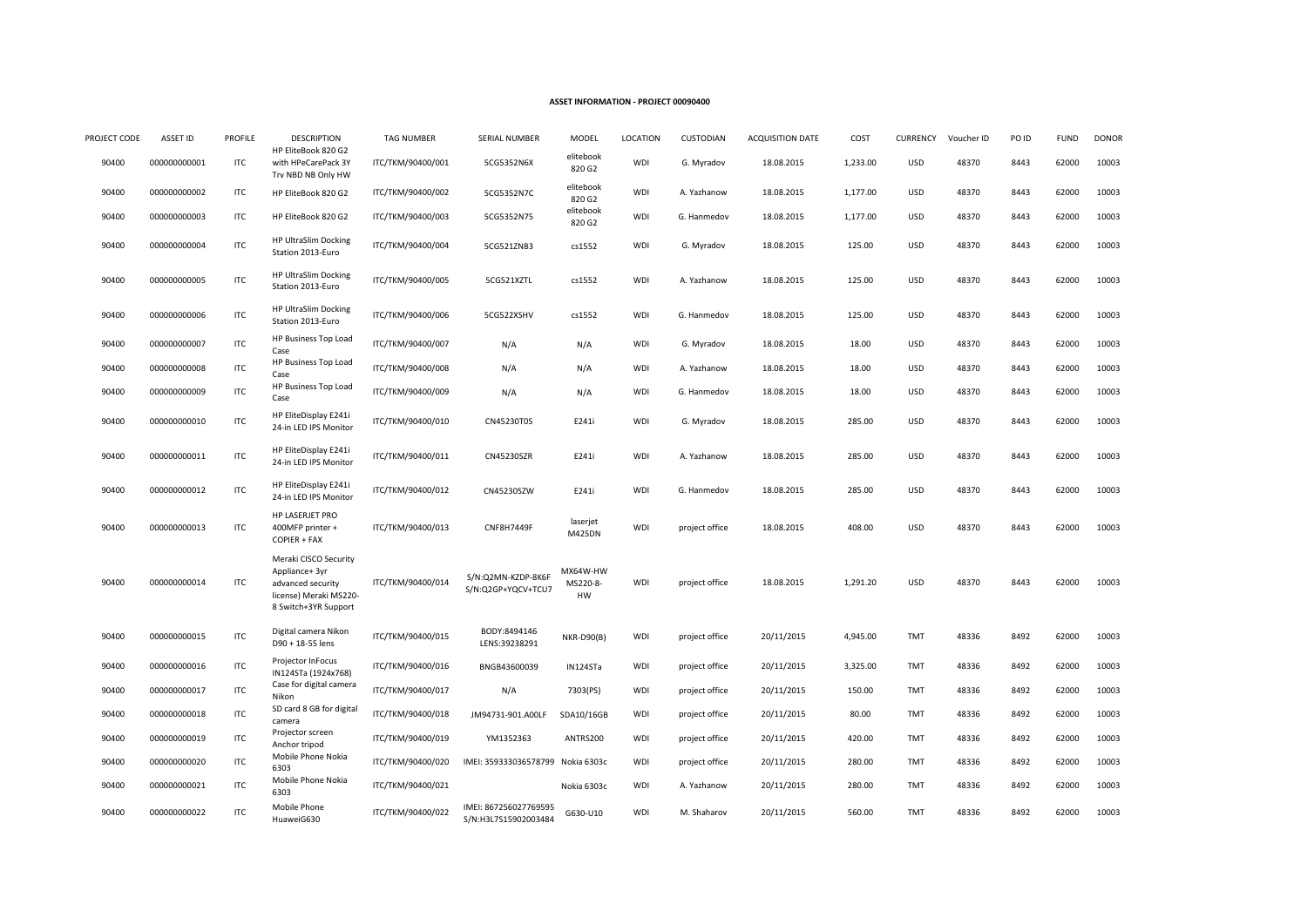| 90400 | 000000000023 | <b>ITC</b>  | Mobile Phone<br>HuaweiG630                                                                           | ITC/TKM/90400/023  | S/N:H3L7S15818001815 G630-U10 |                                  | WDI        | K.Bayliev       | 20/11/2015 | 560.00   | <b>TMT</b> | 48336 | 8492 | 62000 | 10003 | <b>DISCARD</b> |
|-------|--------------|-------------|------------------------------------------------------------------------------------------------------|--------------------|-------------------------------|----------------------------------|------------|-----------------|------------|----------|------------|-------|------|-------|-------|----------------|
| 90400 | 000000000024 | <b>ITC</b>  | SD card 8 GB for<br>mobile phone                                                                     | ITC/TKM/90400/024  |                               |                                  | WDI        | M. Shaharov     | 20/11/2015 | 45.00    | <b>TMT</b> | 48336 | 8492 | 62000 | 10003 |                |
| 90400 | 000000000025 | <b>ITC</b>  | SD card 8 GB for<br>mobile phone                                                                     | ITC/TKM/90400/025  |                               |                                  | <b>WDI</b> | K.Bayliev       | 20/11/2015 | 45.00    | <b>TMT</b> | 48336 | 8492 | 62000 | 10003 |                |
| 90400 | 000000000026 | <b>ITC</b>  | Charger used in vehicle                                                                              | ITC/TKM/90400/026  |                               |                                  | <b>WDI</b> | Project vehicle | 20/11/2015 | 50.00    | TMT        | 48336 | 8492 | 62000 | 10003 |                |
| 90400 | 000000000027 | <b>ITC</b>  | Charger used in vehicle                                                                              | ITC/TKM/90400/027  |                               |                                  | <b>WDI</b> | Project vehicle | 20/11/2015 | 50.00    | <b>TMT</b> | 48336 | 8492 | 62000 | 10003 |                |
| 90400 | 000000000028 | <b>FURN</b> | Filing cabinet semi-<br>open                                                                         | FURN/TKM/90400/001 | <b>FCM 8053</b>               | <b>FILE CABINET</b>              | <b>WDI</b> | G. Myradov      | 10/11/2015 | 749.00   | <b>TMT</b> | 48355 | 8489 | 62000 | 10003 |                |
| 90400 | 000000000029 | <b>FURN</b> | Filing cabinet semi-<br>open                                                                         | FURN/TKM/90400/002 | <b>FCM 8053</b>               | <b>FILE CABINET</b>              | WDI        | G. Hanmedov     | 10/11/2015 | 749.00   | <b>TMT</b> | 48355 | 8489 | 62000 | 10003 |                |
| 90400 | 000000000030 | <b>FURN</b> | Filing cabinet semi-<br>open                                                                         | FURN/TKM/90400/003 | <b>FCM 8053</b>               | <b>FILE CABINET</b>              | <b>WDI</b> | M. Shaharov     | 10/11/2015 | 749.00   | TMT        | 48355 | 8489 | 62000 | 10003 |                |
| 90400 | 000000000031 | <b>FURN</b> | Filing cabinet semi-<br>open                                                                         | FURN/TKM/90400/004 | <b>FCM 8053</b>               | <b>FILE CABINET</b>              | WDI        | A. Yazhanow     | 10/11/2015 | 749.00   | TMT        | 48355 | 8489 | 62000 | 10003 |                |
| 90400 | 000000000032 | <b>FURN</b> | Rolling chair                                                                                        | FURN/TKM/90400/005 | ROMD 40801                    | ROMA<br>MANAGER                  | <b>WDI</b> | G. Myradov      | 10/11/2015 | 1,915.00 | TMT        | 48355 | 8489 | 62000 | 10003 |                |
| 90400 | 000000000033 | <b>FURN</b> | Rolling chair                                                                                        | FURN/TKM/90400/006 | ROMD 40801                    | ROMA<br>MANAGER                  | <b>WDI</b> | G. Hanmedov     | 10/11/2015 | 1,915.00 | TMT        | 48355 | 8489 | 62000 | 10003 |                |
| 90400 | 000000000034 | <b>FURN</b> | Rolling chair                                                                                        | FURN/TKM/90400/007 | ROMD 40801                    | <b>ROMA</b><br>MANAGER           | WDI        | M. Shaharov     | 10/11/2015 | 1,915.00 | TMT        | 48355 | 8489 | 62000 | 10003 |                |
| 90400 | 000000000035 | <b>FURN</b> | Rolling chair                                                                                        | FURN/TKM/90400/008 | ROMD 40801                    | <b>ROMA</b><br>MANAGER           | <b>WDI</b> | A. Yazhanow     | 10/11/2015 | 1,915.00 | TMT        | 48355 | 8489 | 62000 | 10003 |                |
| 90400 | 000000000036 | <b>FURN</b> | Office table                                                                                         | FURN/TKM/90400/009 | BTML 130160                   | <b>BETA DESK</b>                 | WDI        | G. Myradov      | 10/11/2015 | 1,036.00 | TMT        | 48355 | 8489 | 62000 | 10003 |                |
| 90400 | 000000000037 | <b>FURN</b> | Office table                                                                                         | FURN/TKM/90400/010 | BTML 130160                   | <b>BETA DESK</b>                 | <b>WDI</b> | G. Hanmedov     | 10/11/2015 | 1,036.00 | TMT        | 48355 | 8489 | 62000 | 10003 |                |
| 90400 | 000000000038 | <b>FURN</b> | Office table                                                                                         | FURN/TKM/90400/011 | BTML 130160                   | <b>BETA DESK</b>                 | <b>WDI</b> | M. Shaharov     | 10/11/2015 | 1,036.00 | TMT        | 48355 | 8489 | 62000 | 10003 |                |
| 90400 | 000000000039 | <b>FURN</b> | Office table                                                                                         | FURN/TKM/90400/012 | BTML 130160                   | <b>BETA DESK</b>                 | WDI        | A. Yazhanow     | 10/11/2015 | 1,036.00 | TMT        | 48355 | 8489 | 62000 | 10003 |                |
| 90400 | 000000000040 | <b>FURN</b> | Chest of drawers                                                                                     | FURN/TKM/90400/013 | <b>PEM 703-E</b>              | PEDESTAL                         | WDI        | G. Myradov      | 10/11/2015 | 424.00   | TMT        | 48355 | 8489 | 62000 | 10003 |                |
| 90400 | 000000000041 | <b>FURN</b> | Chest of drawers                                                                                     | FURN/TKM/90400/014 | <b>PEM 703-E</b>              | PEDESTAL                         | WDI        | G. Hanmedov     | 10/11/2015 | 424.00   | <b>TMT</b> | 48355 | 8489 | 62000 | 10003 |                |
| 90400 | 000000000042 | <b>FURN</b> | Chest of drawers                                                                                     | FURN/TKM/90400/015 | <b>PEM 703-E</b>              | PEDESTAL                         | WDI        | M. Shaharov     | 10/11/2015 | 424.00   | <b>TMT</b> | 48355 | 8489 | 62000 | 10003 |                |
| 90400 | 000000000043 | <b>FURN</b> | Chest of drawers                                                                                     | FURN/TKM/90400/016 | <b>PEM 703-E</b>              | PEDESTAL                         | <b>WDI</b> | A. Yazhanow     | 10/11/2015 | 424.00   | TMT        | 48355 | 8489 | 62000 | 10003 |                |
| 90400 | 000000000044 | <b>FURN</b> | File cabinet                                                                                         | FURN/TKM/90400/017 | <b>FCM 8045</b>               | <b>FCM 8045</b>                  | <b>WDI</b> | project office  | 10/11/2015 | 991.00   | <b>TMT</b> | 48355 | 8489 | 62000 | 10003 |                |
| 90400 | 000000000045 | <b>FURN</b> | Office bookcase                                                                                      | FURN/TKM/90400/018 | <b>FCM 8021</b>               | <b>FILE CABINET</b>              | <b>WDI</b> | project office  | 10/11/2015 | 448.00   | TMT        | 48662 |      | 62000 | 10003 |                |
| 90400 | 000000000046 | <b>FURN</b> | <b>COFFEE TABLE</b>                                                                                  | FURN/TKM/90400/019 | EEPS 60100                    | EPSILON                          | <b>WDI</b> | project office  | 10/11/2015 | 616.00   | TMT        | 48662 |      | 62000 | 10003 |                |
| 90400 | 000000000047 | <b>FURN</b> | Office chair                                                                                         | FURN/TKM/90400/020 | EKF 30515                     | EKOFORM<br><b>VISITOR</b>        | WDI        | project office  | 10/11/2015 | 235.00   | TMT        | 48662 |      | 62000 | 10003 |                |
| 90400 | 000000000048 | <b>FURN</b> | Office chair                                                                                         | FURN/TKM/90400/021 | EKF 30515                     | <b>EKOFORM</b><br><b>VISITOR</b> | <b>WDI</b> | project office  | 10/11/2015 | 235.00   | TMT        | 48662 |      | 62000 | 10003 |                |
| 90400 | 000000000049 | <b>FURN</b> | Office chair                                                                                         | FURN/TKM/90400/022 | EKF 30515                     | <b>EKOFORM</b><br><b>VISITOR</b> | <b>WDI</b> | project office  | 10/11/2015 | 235.00   | <b>TMT</b> | 48662 |      | 62000 | 10003 |                |
| 90400 | 000000000050 | <b>FURN</b> | Office chair                                                                                         | FURN/TKM/90400/023 | EKF 30515                     | <b>EKOFORM</b><br><b>VISITOR</b> | <b>WDI</b> | project office  | 10/11/2015 | 235.00   | <b>TMT</b> | 48662 |      | 62000 | 10003 |                |
| 90400 | 000000000051 | <b>FURN</b> | Table for meeting                                                                                    | FURN/TKM/90400/024 |                               |                                  |            | project office  |            | 739.00   | <b>TMT</b> | 48662 |      | 62000 | 10003 |                |
| 90400 | 000000000052 | <b>FURN</b> | Metalic coat rack                                                                                    | FURN/TKM/90400/025 | CST.175                       | <b>COAT STAND</b>                | <b>WDI</b> | project office  | 09/12/2015 | 400.00   | <b>TMT</b> | 48662 |      | 62000 | 10003 |                |
| 90400 | 000000000053 | <b>ITC</b>  | Notebook HP/17-<br>K250CA CPU CI-<br>7(5500U)/RAM<br>8GB/HDD 1TB/VGA N-<br>VIDIA 2GB/17.3"<br>silver | ITC/TKM/90400/028  | 5CD5113VHV                    | ENVY 17<br><b>K250CA</b>         | <b>WDI</b> | M. Shaharov     | 24/12/2015 | 3,931.00 | <b>TMT</b> | 48864 | N/A  | 62000 | 10003 |                |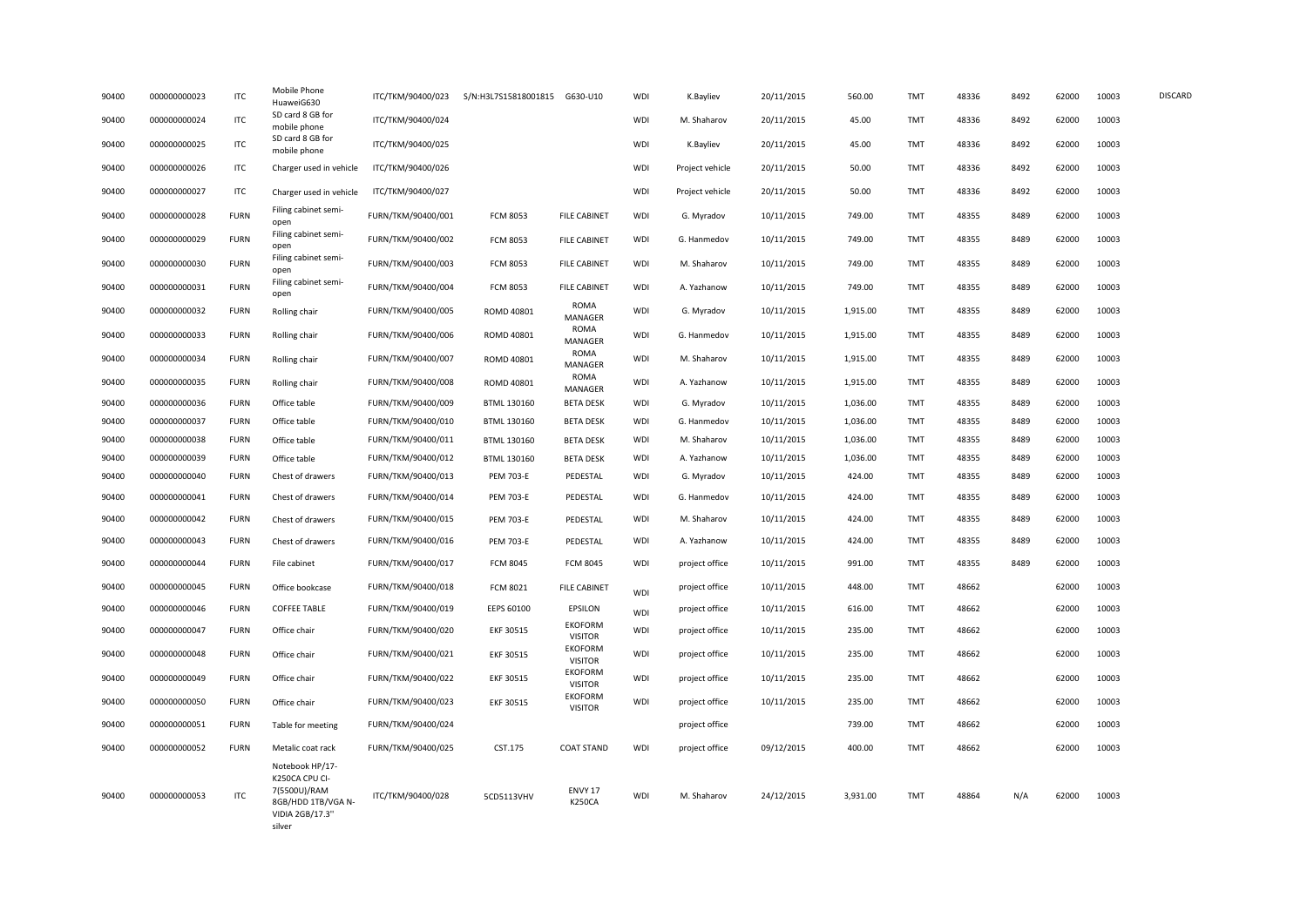| 90400 | 000000000054 | <b>ITC</b>  | Bag for laptop Targus<br>15,4-16", black                                          | ITC/TKM/90400/029  | N/A                                        | CN600-61                         | WDI                | M. Shaharov                           | 24/12/2015 | 192.00   | <b>TMT</b> | 48864 | N/A        | 62000 | 10003 |                  |
|-------|--------------|-------------|-----------------------------------------------------------------------------------|--------------------|--------------------------------------------|----------------------------------|--------------------|---------------------------------------|------------|----------|------------|-------|------------|-------|-------|------------------|
| 90400 | 000000000055 | <b>ITC</b>  | Printer Canon<br>-14<br>Sensys MF216N Laser<br>A4 4/1B/W cart 737 +<br>Fax + Lan  | ITC/TKM/90400/030  | RWB39119                                   | <b>MF216N</b>                    | WDI                | G. Myradov                            | 24/12/2015 | 1,359.00 | <b>TMT</b> | 48864 | N/A        | 62000 | 10003 |                  |
| 90400 | 000000000056 | <b>ITC</b>  | LCD AOC<br>I2276VWM21.5"<br>IPS/1920x1080/D-<br>Sub/HDMI, black                   | ITC/TKM/90400/031  | D23E9BA002500                              | <b>I2276VWM</b>                  | WDI                | Geokdepe<br>(office in field<br>camp) | 24/12/2015 | 571.00   | <b>TMT</b> | 48864 | N/A        | 62000 | 10003 |                  |
| 90400 | 000000000057 | <b>ITC</b>  | Keyboard Gigabyte KM-<br>7580 + Mouse Wireless                                    | ITC/TKM/90400/032  | SN144825004220                             | <b>GK-KM7580</b>                 | WDI                | M. Shaharov                           | 24/12/2015 | 241.00   | TMT        | 48864 | N/A        | 62000 | 10003 |                  |
| 90400 | 000000000058 | HYME        | AKIRA air conditioner                                                             | HYME/TKM/90400/001 | 54936-S19HEGN1                             | AC-S<br>19HEGN1                  | WDI                | project office                        | 17/11/2015 | 1,850.00 | <b>TMT</b> | 48272 | N/A        | 62000 | 10003 |                  |
| 90400 | 000000000060 | <b>ITC</b>  | Megafon 4G modem                                                                  | ITC/TKM/90400/034  | G4PDW15701010173                           | M150-2                           | WDI                | project office                        | 16/02/2016 | 114.00   | <b>TMT</b> | 49176 | N/A        | 62000 | 10003 |                  |
| 90400 | 000000000061 | <b>MRTV</b> | NISSAN PATROL 4WD<br>MOTOR TYPE: ZD30CR<br>(2953CC DIESEL) GL<br><b>5MT LHD</b>   | MRTV/TKM/90400/001 | CHASSIS № 573298,<br>Engine Nº 007302N     | TWSSLEFY61<br>UR7-HAJE           | <b>UN Building</b> | K.Bayliev                             | 23/02/2016 | 22607.54 | <b>USD</b> | 49279 | 8448       | 62000 | 10003 |                  |
| 90400 | 000000000062 | <b>FURN</b> | Office Table                                                                      | FURN/TKM/90400/026 | EEPS60100                                  | EPSILON                          | WDI                | project office                        | 03/03/2016 | 700.00   | <b>TMT</b> | 49287 | N/A        | 62000 | 10003 |                  |
| 90400 | 000000000063 | <b>FURN</b> | File cabinet semi-open                                                            | FURN/TKM/90400/027 | <b>SCM 8021</b>                            | <b>FILE CABINET</b>              | WDI                | project office                        | 03/03/2016 | 500.00   | <b>TMT</b> | 49287 | N/A        | 62000 | 10003 |                  |
| 90400 | 000000000064 | <b>FURN</b> | Metalic coat rack                                                                 | FURN/TKM/90400/028 | N/A                                        | <b>COAT STAND</b>                | WDI                | project office                        | 03/03/2016 | 400.00   | <b>TMT</b> | 49287 | N/A        | 62000 | 10003 |                  |
| 90400 | 000000000065 | <b>FURN</b> | Office chair                                                                      | FURN/TKM/90400/029 | EKF 30515                                  | <b>EKOFORM</b><br><b>VISITOR</b> | WDI                | project office                        | 03/03/2016 | 250.00   | <b>TMT</b> | 49287 | N/A        | 62000 | 10003 |                  |
| 90400 | 000000000066 | <b>FURN</b> | Office chair                                                                      | FURN/TKM/90400/030 | EKF 30515                                  | <b>EKOFORM</b><br><b>VISITOR</b> | WDI                | project office                        | 03/03/2016 | 250.00   | <b>TMT</b> | 49287 | N/A        | 62000 | 10003 |                  |
| 90400 | 000000000071 | ITC         | Mobile Phone<br>Samsung                                                           | ITC/TKM/90400/035  | S/N: SM-J510FN/DS<br>IMEI: 358786085550442 | Galaxy J5<br>2016y               | WDI                | K.Bayliev                             | 26/09/2017 | 2,300.00 | <b>TMT</b> | 53662 | e-reg 3323 | 62000 | 10003 |                  |
| 90400 | 000000000072 | <b>ITC</b>  | Notebook, E-Port Plus,<br>14"Case, Dell USB<br>Optial mouse, Dell USB<br>keyboard | ITC/TKM/90400/36   | Dell Latitude E6430<br>3KL38W1             | Dell Latitude<br>E6430           | UN Office          | Ch. Taganov                           | 28.12.2012 | 1,495.00 | <b>USD</b> | 38093 | 7764       | 62040 | 11602 | Acquired from AF |
| 90400 | 000000000073 | ITC         | Notebook, E-Port Plus,<br>14"Case, Dell USB<br>Optial mouse, Dell USB<br>keyboard | ITC/TKM/90400/37   | Dell Latitude E6430<br>2xG38W1             | Dell Latitude<br>E6430           | UN Office          | UNDP, PIU<br>office                   | 28.12.2012 | 1,495.00 | <b>USD</b> | 38093 | 7764       | 62040 | 11602 | Acquired from AF |
| 90400 | 000000000074 | ITC         | Notebook, E-Port Plus,<br>14"Case, Dell USB<br>Optial mouse, Dell USB<br>keyboard | ITC/TKM/90400/38   | Dell Latitude E6430<br>36G8JV1             | Dell Latitude<br>E6430           | UN Office          | UNDP, PIU<br>office                   | 22.11.2012 | 1,495.00 | <b>USD</b> | 37399 | 7729       | 62040 | 11602 | Acquired from AF |
| 90400 | 000000000075 | <b>ITC</b>  | Monitor Dell 22 P2213<br>black LCD monitor<br>widescreen                          | ITC/TKM/90400/39   | CNOY57VF7444528BB3F<br><sub>S</sub>        | Dell 22"<br>P2213                | UN Office          | UNDP, PIU<br>office                   | 22.11.2012 | 164.00   | <b>USD</b> | 37399 | 7729       | 62040 | 11602 | Acquired from AF |
| 90400 | 000000000076 | <b>ITC</b>  | APC Power-Saving Back<br>UPS 230V, 540W                                           | ITC/TKM/90400/40   | 3B129X00669                                | Pro 900,<br>230V, 540W           | UN Office          | UNDP, PIU<br>office                   | 22.11.2012 | 225.00   | <b>USD</b> | 37399 | 7729       | 62040 | 11602 | Acquired from AF |
| 90400 | 000000000077 | <b>ITC</b>  | Samsung A5 mobile<br>phone                                                        | ITC/TKM/90400/41   | R58J155XJTM                                | SM-<br>A510F/DS                  | WDI                | project office                        | 08/06/2017 | 2,083.00 | <b>TMT</b> | 52936 | 8924       | 62000 | 10003 |                  |